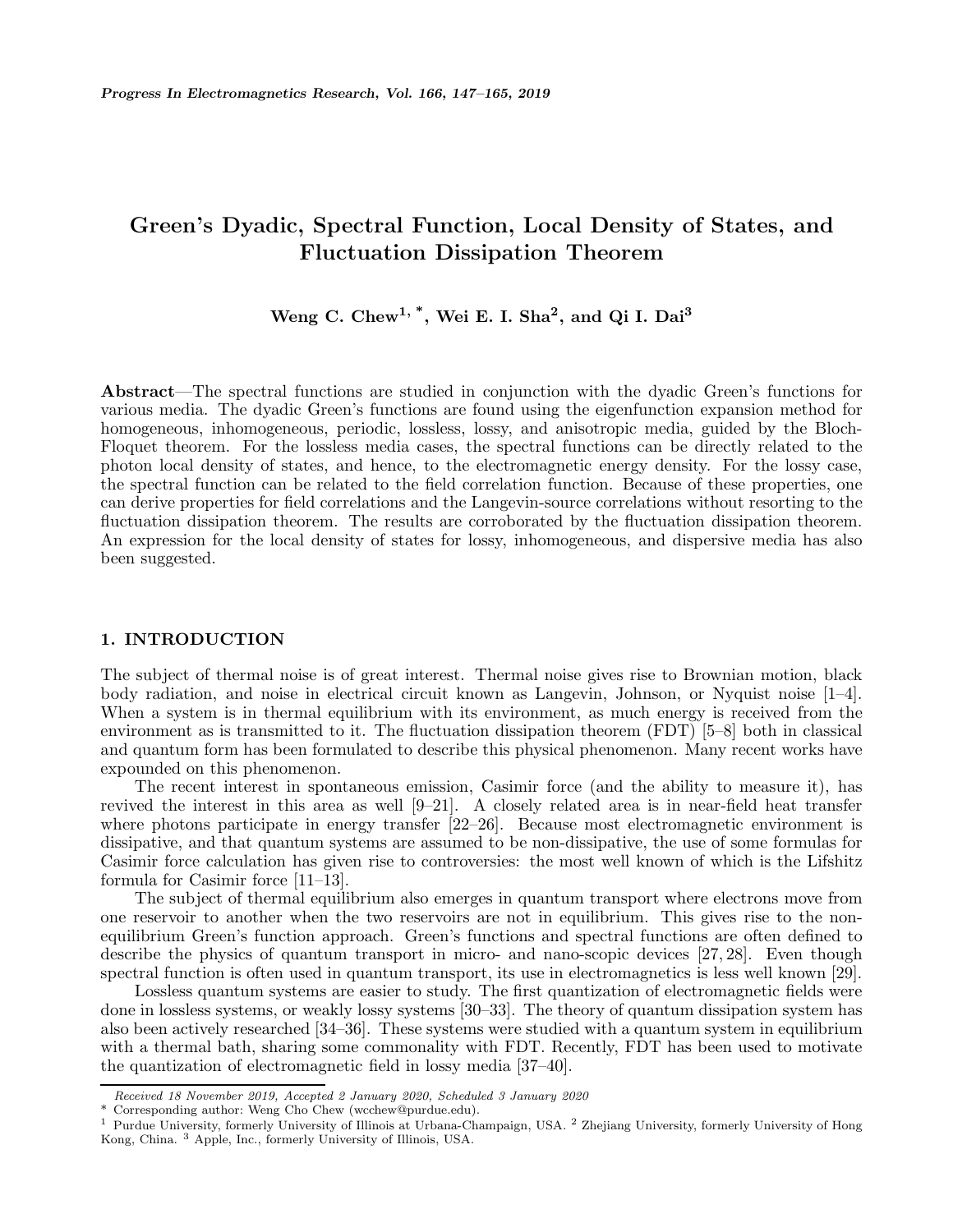In this paper, first, the Green's dyadics [41, 42], and spectral functions are defined and derived in terms of modal expansions for electromagnetic system, ranging from simple homogeneous, lossless media to anisotropic, inhomogeneous, lossy media. The spectral function is related to the local density of states (LDOS) [49, 50, 53] and the density of states (DOS). Physical interpretation is given to the electromagnetic spectral functions. Since the system is in time-harmonic oscillation, the energy distribution of the harmonic oscillators can be related to the generalized Planck distribution. Finally, some equations are derived from LDOS and spectral function, which are also derivable from the FDT.

# **2. HOMOGENEOUS UNBOUNDED MEDIUM DYADIC GREEN'S FUNCTION**

The dyadic Green's function for a homogeneous medium is a solution to [41, 42]

$$
\nabla \times \nabla \times \overline{\mathbf{G}}(\mathbf{r}, \mathbf{r}') - k^2 \overline{\mathbf{G}}(\mathbf{r}, \mathbf{r}') = \overline{\mathbf{I}} \delta(\mathbf{r} - \mathbf{r}')
$$
(1)

where  $k^2 = \omega^2 \mu_0 \epsilon_0$  and  $\omega$  is the operating frequency. A corresponding vector wave function, which is also the eigenfunction, is defined to be the solution to

$$
\nabla \times \nabla \times \mathbf{F}(\kappa, \mathbf{r}) - \kappa^2 \mathbf{F}(\kappa, \mathbf{r}) = 0
$$
\n(2)

with  $\kappa^2$  being the eigenvalue. The eigenvalues of this system are real because the operators are Hermitian or self-adjoint [42, 43]. For Cartesian coordinates, the vector wave functions can be found easily. The general solution to (2) is of the form  $ae^{i\kappa \cdot r}$ . In an unbounded homogeneous medium,  $\kappa$  can take on any value and is uncountably infinite in number. By the use of periodic boundary condition in a volume  $V = a \times b \times d$ ,  $\kappa$  can be discretized and made countably infinite in number. Then

$$
\kappa = \hat{x}\kappa_x + \hat{y}\kappa_y + \hat{z}\kappa_z, \quad \kappa_x = 2l\pi/a, \quad \kappa_y = 2m\pi/b, \quad \kappa_z = 2p\pi/d,
$$
  

$$
\kappa^2 = \kappa \cdot \kappa = (2l\pi/a)^2 + (2m\pi/b)^2 + (2p\pi/d)^2
$$

where  $(l, m, p)$  are integer triplets. To normalize the vector wave functions, then

$$
\mathbf{M}(\kappa, \mathbf{r}) = \frac{i\kappa \times \hat{z}}{\kappa_s \sqrt{V}} e^{i\kappa \cdot \mathbf{r}}
$$
(3)

$$
\mathbf{N}(\kappa, \mathbf{r}) = \frac{1}{\kappa} \nabla \times \mathbf{M}(\kappa, \mathbf{r}) = i\hat{\kappa} \times \mathbf{M}(\kappa, \mathbf{r})
$$
(4)

$$
\mathbf{L}(\kappa, \mathbf{r}) = \frac{i\hat{\kappa}}{\sqrt{V}} e^{i\kappa \cdot \mathbf{r}}
$$
 (5)

where  $\kappa_s = \kappa_x^2 + \kappa_y^2$ , and  $\hat{\kappa} = \kappa/\kappa$ . In the above, **M** is orthogonal to both  $\hat{z}$  and  $\kappa$ , **N** is orthogonal to **M** and *κ*, while **L** is longitudinal and parallel to *κ*. It can be shown that **M**, **N**, **L** above are orthonormalized, namely that

$$
\int_{V} \mathbf{F}_{n}^{\dagger}(\boldsymbol{\kappa}, \mathbf{r}) \cdot \mathbf{F}_{n'}(\boldsymbol{\kappa}', \mathbf{r}) d\mathbf{r} = \delta_{ll'} \delta_{mm'} \delta_{pp'} \delta_{nn'} \tag{6}
$$

where  $\mathbf{F}_n$ ,  $n = 1, 2, 3$  imply **M**, **N**, or **L**.

In the above,  $\kappa$  is an index associated with indices  $(l, m, p)$ , and that **M**, **N**, **L** are mutually orthonormal. Hence, assuming the completeness of these eigenfunctions, then<sup>†</sup>

$$
\overline{\mathbf{I}}\delta(\mathbf{r}-\mathbf{r}') = \sum_{\kappa} \left[ \mathbf{M}(\kappa, \mathbf{r}) \mathbf{a}^t(\kappa) + \mathbf{N}(\kappa, \mathbf{r}) \mathbf{b}^t(\kappa) + \mathbf{L}(\kappa, \mathbf{r}) \mathbf{c}^t(\kappa) \right]
$$
(7)

Using orthonormality, it follows that‡

$$
\overline{\mathbf{I}}\delta(\mathbf{r}-\mathbf{r}') = \sum_{\kappa} \left[ \mathbf{M}(\kappa, \mathbf{r}) \mathbf{M}^{\dagger}(\kappa, \mathbf{r}') + \mathbf{N}(\kappa, \mathbf{r}) \mathbf{N}^{\dagger}(\kappa, \mathbf{r}') + \mathbf{L}(\kappa, \mathbf{r}) \mathbf{L}^{\dagger}(\kappa, \mathbf{r}') \right]
$$
(8)

 $\dagger$  Usually, in the physics notation, for inner products, the transpose of the left vector is not explicit as in  $(6)$ , but in linear algebraic notation, it is explicit as is used here. For outer products here, one will explicitly put the transpose of the right vector as well.

 $\ddot{\tau}$ . The completeness of these eigenfunctions can be proved along similar line as that for Fourier series. They are complete because they are eigenfunctions of a Hermitian operator.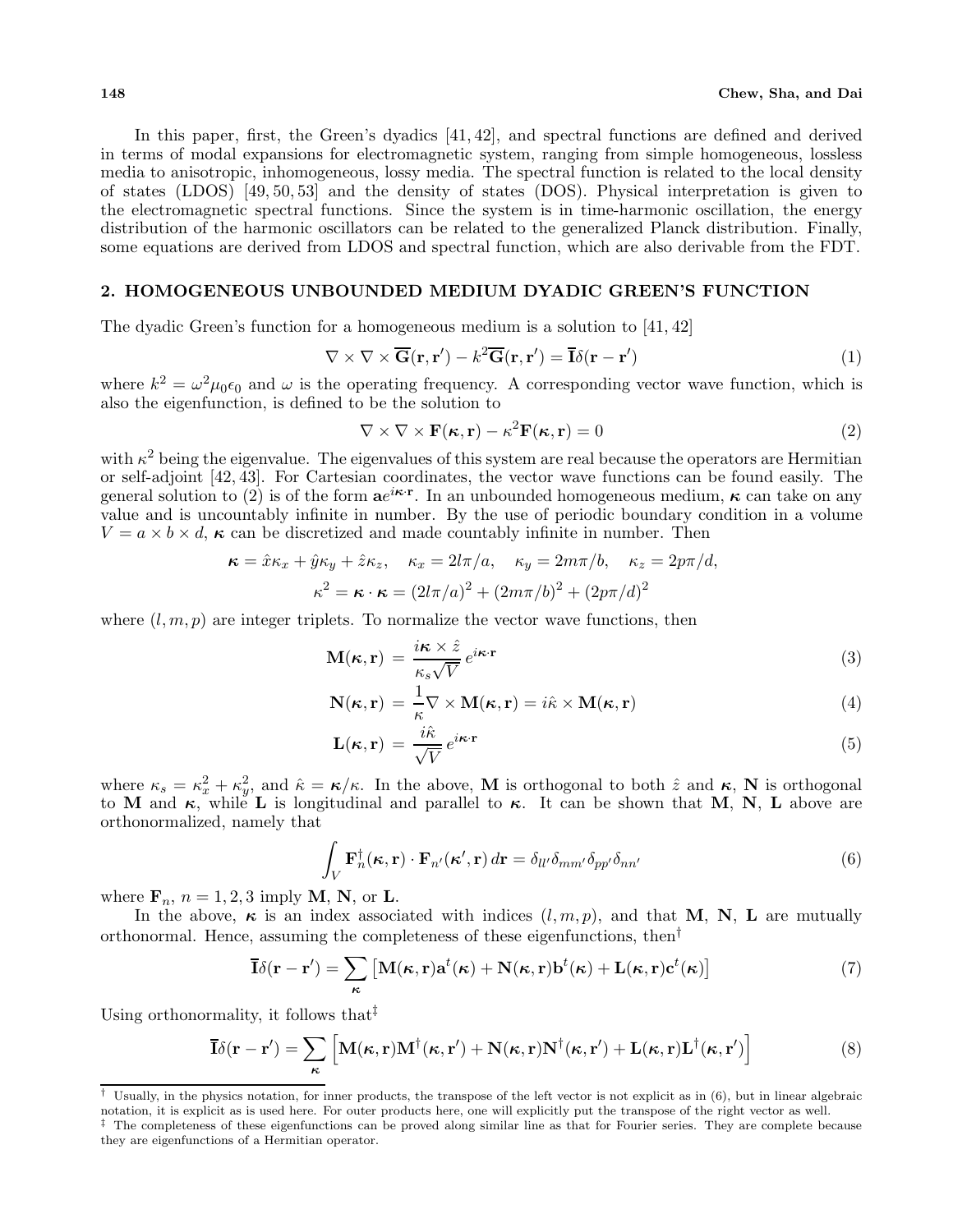or more concisely,

$$
\overline{\mathbf{I}}\delta(\mathbf{r} - \mathbf{r}') = \sum_{\kappa,n} \mathbf{F}_n(\kappa, \mathbf{r}) \mathbf{F}_n^{\dagger}(\kappa, \mathbf{r}')
$$
\n(9)

where  $\mathbf{F}_n$ ,  $n = 1, 2, 3$  denote **M**, **N**, or **L**, respectively. If  $\hat{z}$  is assumed to be vertical, one can think of **M** as horizontal, **N** as vertical (with respect to **M** and  $\kappa$ ), and **L** as longitudinal. By letting  $\mathbf{G}(\mathbf{r}, \mathbf{r}')$ in (1) as

$$
\overline{\mathbf{G}}(\mathbf{r}, \mathbf{r}') = \sum_{\boldsymbol{\kappa}, n} \mathbf{F}_n(\boldsymbol{\kappa}, \mathbf{r}) \mathbf{f}_n^t(\boldsymbol{\kappa})
$$
(10)

it follows that

$$
\overline{\mathbf{G}}(\mathbf{r}, \mathbf{r}', k) = \sum_{\kappa, n} \frac{\mathbf{F}_n(\kappa, \mathbf{r}) \mathbf{F}_n^{\dagger}(\kappa, \mathbf{r}')}{\kappa_n^2 - k^2}
$$
(11)

where  $\kappa_n^2 = \kappa \cdot \kappa$  when  $n = 1, 2$ , and  $\kappa_3 = 0$ . Here,  $n = 1, 2$  are used to index the transverse modes **M** and **N**, while  $n = 3$  indexes the longitudinal mode **L**.

The above is very similar to the solution of a modal cavity driven by a time-harmonic source with operating frequency  $\omega$  where  $k = \omega/c$ . The **M** and **N** modes are dynamic modes with resonant wave number  $\kappa_n$ , while the **L** modes are static modes with zero resonant wave number. But in this case, the modes are generated using periodic boundary condition rather than a cavity wall. In the above, (3) to (5) represent travelling waves while if cavity modes were used, they would represent standing waves.

## **3. THE DENSITY OF STATES**

The density of states is the number of states (DOS) or modes per unit energy interval. For each eigenmode, there corresponds a frequency  $\omega = \kappa c$ . Since photons are described here, the relation between photon energy and wavenumber is  $\mathcal{E}_{\kappa} = \hbar \omega_{\kappa} = \hbar \kappa c$ , or  $\kappa = \mathcal{E}_{\kappa}/(\hbar c)$ ,  $\hbar$  is the Planck constant, and c is the velocity of light.

Since

$$
\kappa = \hat{x}\frac{2l\pi}{a} + \hat{y}\frac{2m\pi}{b} + \hat{z}\frac{2p\pi}{d}
$$
\n(12)

each mode occupies a volume of  $(2\pi)^3/(abd) = 8\pi^3/V$  in *κ*-space. The number of modes or states in a spherical shell between  $\kappa$  and  $\kappa + \Delta \kappa$  is

$$
\Delta N = 2 \times 4\pi \kappa^2 \Delta \kappa / (8\pi^3 / V) = \frac{1}{\pi^2} \kappa^2 \Delta \kappa V \tag{13}
$$

where one assumes that there are two polarizations for every mode. Notice that if  $\Delta N$  is normalized by  $V$ , it is independent of  $V$ .

A succinct way to write the density of states is

$$
D(E) = \sum_{\kappa,n} \delta(E - \mathcal{E}_{\kappa,n})
$$
\n(14)

where  $\mathcal{E}_{\kappa,n} = \hbar \kappa c$ ,  $n = 1,2$  represent the two polarizations, horizontal and vertical, and  $E = \hbar \omega$ . Here,  $\kappa^2 = |\kappa|^2$  is the eigenvalue of Equation (2), which are non-zero for **M** and **N** modes. Since  $\kappa$  is associated with indices  $(l, m, p)$ , there are many degeneracies in the eigenvalue  $\kappa^2$  in (2): all  $\kappa$  vectors from the origin to the sphere defined by  $|\kappa| = \kappa$  are degenerate. Also, in the above, one only retains states or modes with non-zero resonant wavenumbers. The **L** modes are not counted in the above since they have zero resonant wavenumber in Equation (2).

Equation  $(14)$  is like a spectroscopy function showing spikes whenever E coincides with one of the eigenstates with energy  $\mathcal{E}_{\kappa,n}$ . The number of states in an energy interval E and  $E + \Delta E$  is given by

$$
\int_{E}^{E+\Delta E} D(E)dE = \Delta N, \quad (E < \mathcal{E}_{\kappa,n} < E + \Delta E) \tag{15}
$$

It is seen that Equation (14) is in fact the density of states per unit energy interval because integrating it over an energy interval gives the number of states in that interval, as shall be shown below.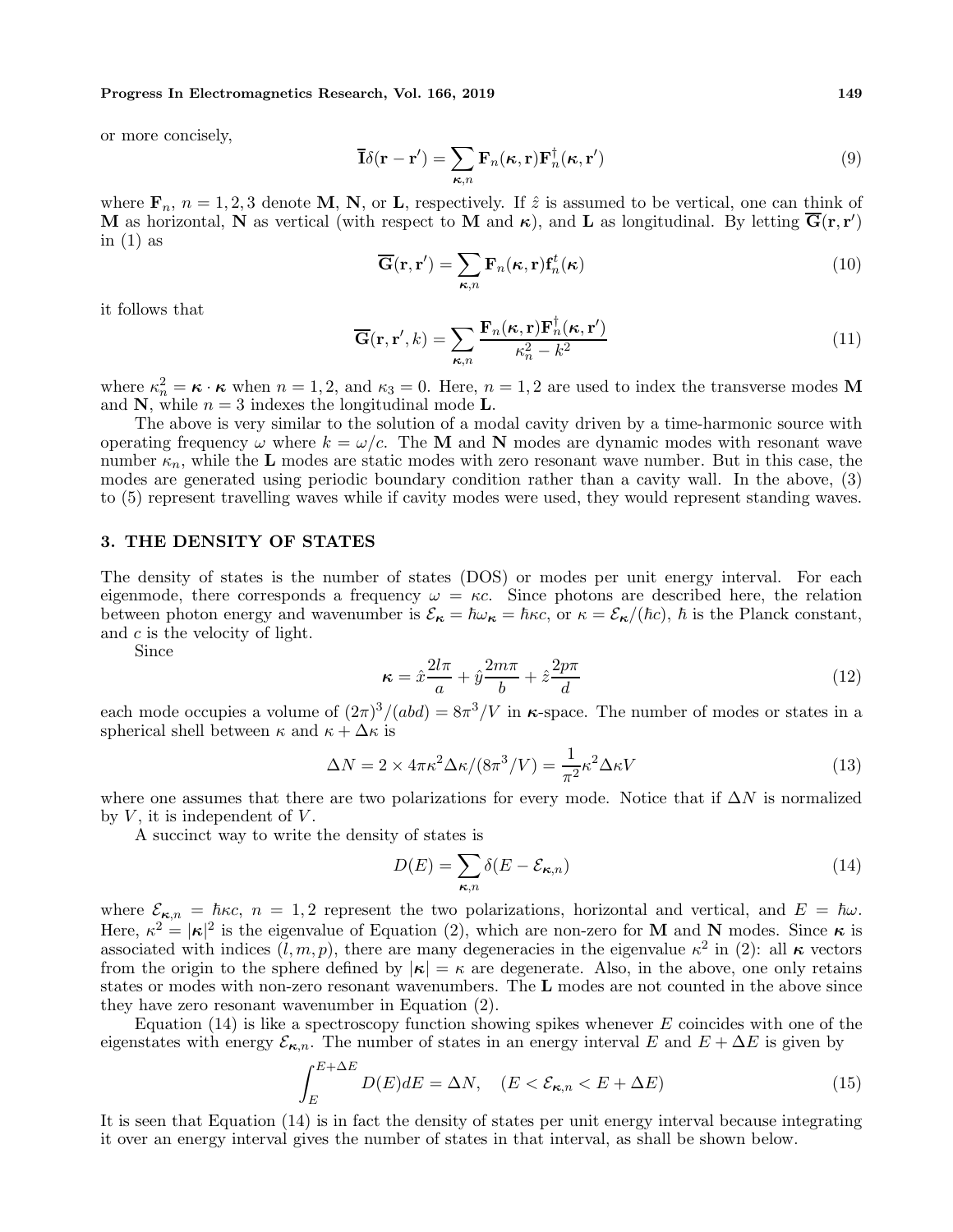In the limit when  $V \to \infty$ , one can convert the summation in Equation (14) into an integral by the substitution that  $\sum_{\kappa} = V/(2\pi)^3 \sum \Delta \kappa_x \Delta \kappa_y \Delta \kappa_z = V/(2\pi)^3 \int d\kappa$ . Namely,

$$
D(E) = 2 \times \frac{V}{(2\pi)^3} \int d\kappa \delta(E - \hbar \kappa c) = \frac{V}{4\pi^3} \int_0^\infty 4\pi \kappa^2 d\kappa \delta(E - \hbar \kappa c) = \frac{Vk^3}{\pi^2 E}
$$
(16)

where it is noted again here that  $E = \hbar k c = \hbar \omega$ . In the above,  $\mathcal{E}_{\kappa,n} = \hbar \kappa c$  has no angular dependence, and hence,  $\int d\kappa = \int_0^\infty 4\pi \kappa^2 d\kappa$ . Consequently

$$
\Delta N = D(E)\Delta E = \frac{Vk^2}{\pi^2}\Delta k\tag{17}
$$

which is the same as Equation (13) except that one replaces  $\kappa$  in Equation (13) with k here since  $E = \hbar \omega$ is the counter. The above is self consistent with Equation (14).

# **4. SPECTRAL FUNCTION AND LOCAL DENSITY OF STATES**

The photon (electromagnetics) local density of states (LDOS) is defined as

$$
D(\mathbf{r}, E) = \sum_{\kappa, n} |\mathbf{F}_n(\kappa, \mathbf{r})|^2 \delta(E - \mathcal{E}_{\kappa, n})
$$
\n(18)

where  $n = 1, 2$  represent the two polarizations, and  $\kappa$  indicates the plane wave direction of the eigenfunction since they are traveling plane waves. The above has the property that

$$
D(E) = \int_{V} d\mathbf{r} D(\mathbf{r}, E)
$$
\n(19)

since

$$
\int_{V} |\mathbf{F}_n(\boldsymbol{\kappa}, \mathbf{r})|^2 d\mathbf{r} = 1
$$
\n(20)

The above implies that the LDOS, when integrated over **r**, yields DOS. Therefore, LDOS has the unit of states per unit energy per unit volume. It also associates different probabilities of finding a photon in different locations denote by **r**.

The LDOS can be related to the dyadic Green's function as shall be shown next. To this end, a spectral function is defined as

$$
\overline{\mathbf{A}}(\mathbf{r}, \mathbf{r}') = i \left[ \overline{\mathbf{G}}(\mathbf{r}, \mathbf{r}') - \overline{\mathbf{G}}^{\dagger}(\mathbf{r}', \mathbf{r}) \right]
$$
(21)

The second Green's operator is the adjoint of the first one. The Green's dyadic is an integral operator acting on a functional Hilbert space made of 3 vectors. The adjoint of this Green's dyadic operator is defined to satisfy the following relationship

$$
\int d\mathbf{r} \mathbf{f}_2^{\dagger}(\mathbf{r}) \cdot \int d\mathbf{r}' \overline{\mathbf{G}}(\mathbf{r}, \mathbf{r}') \cdot \mathbf{f}_1(\mathbf{r}') = \int d\mathbf{r}' \int d\mathbf{r} \left[ \overline{\mathbf{G}}^a(\mathbf{r}', \mathbf{r}) \cdot \mathbf{f}_2(\mathbf{r}) \right]^{\dagger} \cdot \mathbf{f}_1(\mathbf{r}')
$$
\n(22)

In this manner, the transpose of a scalar integral operator is such that  $g^t(\mathbf{r}, \mathbf{r}') = g(\mathbf{r}', \mathbf{r})$ . This is similar to that for matrices, where matrix elements of transpose matrices are related by  $\left[\overline{\mathbf{A}}^t\right]_{ij} = \left[\overline{\mathbf{A}}\right]_{ji}$ . Hence,

one swaps the argument of the second Green's dyadic in Equation (21) to make it the adjoint of the first Green's dyadic operator. To elaborate, from the above, one obtains

$$
\overline{\mathbf{G}}^{a}(\mathbf{r}',\mathbf{r}) = \overline{\mathbf{G}}^{\dagger}(\mathbf{r},\mathbf{r}'), \text{ or } \overline{\mathbf{G}}^{a}(\mathbf{r},\mathbf{r}') = \overline{\mathbf{G}}^{\dagger}(\mathbf{r}',\mathbf{r})
$$
\n(23)

In this manner, the spectral function so defined above is a self-adjoint operator.

It can be shown that the above represents a Hermitian system. For a reciprocal Green's function, it further has the property that  $\overline{G}^t(r,r') = \overline{G}(r',r)$ . Hence, the spectral function can be written as

$$
\overline{\mathbf{A}}(\mathbf{r}, \mathbf{r}') = i \left[ \overline{\mathbf{G}}(\mathbf{r}, \mathbf{r}') - \overline{\mathbf{G}}^*(\mathbf{r}, \mathbf{r}') \right] = -2\Im m \left[ \overline{\mathbf{G}}(\mathbf{r}, \mathbf{r}') \right]
$$
(24)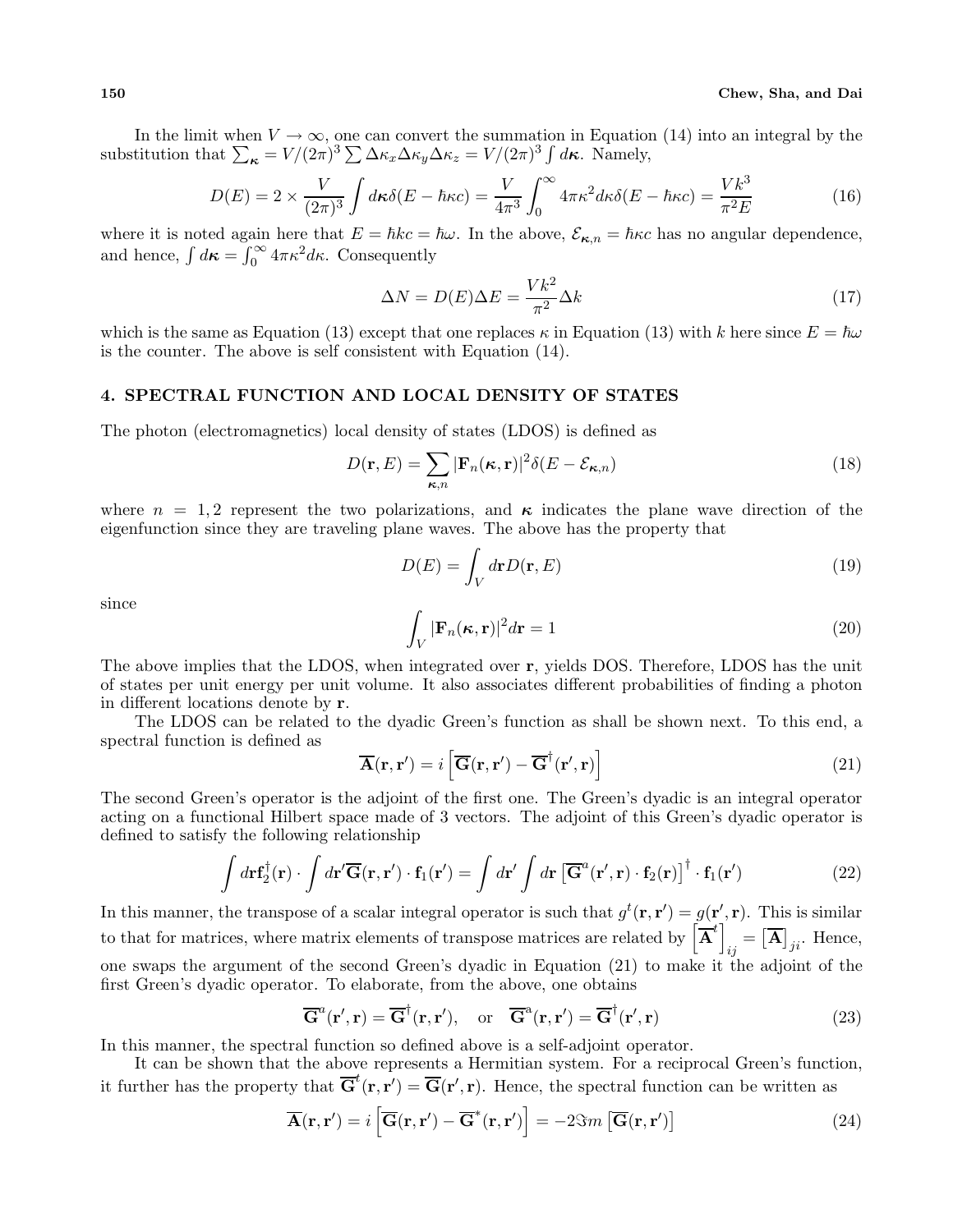From Equation (11), it can be shown that

$$
\overline{\mathbf{G}}^{*}(\mathbf{r}, \mathbf{r}') = \sum_{\boldsymbol{\kappa}, n} \frac{\mathbf{F}_{n}^{*}(\boldsymbol{\kappa}, \mathbf{r}) \mathbf{F}_{n}^{t}(\boldsymbol{\kappa}, \mathbf{r}')}{\kappa_{n}^{2} - k^{*2}} = \sum_{\boldsymbol{\kappa}, n} \frac{\mathbf{F}_{n}(\boldsymbol{\kappa}, \mathbf{r}) \mathbf{F}_{n}^{\dagger}(\boldsymbol{\kappa}, \mathbf{r}')}{\kappa_{n}^{2} - k^{*2}} \tag{25}
$$

where  $\kappa_n^2 = \kappa \cdot \kappa$ , and the last equality is obtained by letting  $\kappa \to -\kappa$  and one notices that  $\mathbf{F}_n(-\kappa, \mathbf{r}) = \mathbf{F}_n^*(\kappa, \mathbf{r})$ . Moreover, it also follows from that the eigenvalues of Equation (2) is real, and hence,  $\kappa_n^2$  is real. Therefore

$$
\overline{\mathbf{A}}(\mathbf{r}, \mathbf{r}') = -2\Im m \left[ \overline{\mathbf{G}}(\mathbf{r}, \mathbf{r}') \right] = i \left[ \overline{\mathbf{G}}(\mathbf{r}, \mathbf{r}') - \overline{\mathbf{G}}^*(\mathbf{r}, \mathbf{r}') \right] = -2 \sum_{\kappa, n} \mathbf{F}_n(\kappa, \mathbf{r}) \mathbf{F}_n^{\dagger}(\kappa, \mathbf{r}') \Im m \left( \frac{1}{\kappa_n^2 - k^2} \right) \tag{26}
$$

One can rewrite

$$
\frac{1}{\kappa_n^2 - k^2} = \frac{1}{2\kappa_n} \left( \frac{1}{\kappa_n - k} + \frac{1}{\kappa_n + k} \right) \tag{27}
$$

If  $k \to k + i\eta$  to have a small imaginary part to mean loss, then

$$
\Im m\left(\frac{1}{\kappa_n - k - i\eta}\right) = \Im m\left[\frac{i\eta}{(\kappa_n - k)^2 + \eta^2}\right] = \frac{\eta}{(\kappa_n - k)^2 + \eta^2}
$$
(28)

It can be shown that

$$
\lim_{\eta \to 0} \frac{\eta}{x^2 + \eta^2} = \pi \delta(x) \tag{29}
$$

Comparing, and using the above in Equation (26), it means that

$$
\overline{\mathbf{A}}(\mathbf{r}, \mathbf{r}') = -2\Im m \left[ \overline{\mathbf{G}}(\mathbf{r}, \mathbf{r}') \right] = -2 \sum_{\kappa, n} \mathbf{F}_n(\kappa, \mathbf{r}) \mathbf{F}_n^{\dagger}(\kappa, \mathbf{r}') \frac{\pi}{2\kappa_n} \left[ \delta(\kappa_n - k) + \delta(\kappa_n + k) \right]
$$
(30)

Furthermore,  $\delta(ax) = a^{-1}\delta(x)$ ,  $\kappa_n = \mathcal{E}_{\kappa,n}/\hbar c$ , and  $k = E/\hbar c$ , imply that

$$
\Im m\left(\frac{1}{\kappa_n^2 - k^2}\right) = \frac{\pi E}{2k^2} \left[\delta(E - \mathcal{E}_{\kappa,n}) - \delta(E + \mathcal{E}_{\kappa,n})\right]
$$
(31)

Consequently,

$$
\overline{\mathbf{A}}(\mathbf{r}, \mathbf{r}') = -2\Im m \left[ \overline{\mathbf{G}}(\mathbf{r}, \mathbf{r}') \right] = -\frac{\pi E}{k^2} \sum_{\kappa, n} \mathbf{F}_n(\kappa, \mathbf{r}) \mathbf{F}_n^{\dagger}(\kappa, \mathbf{r}') \delta(E - \mathcal{E}_{\kappa, n}) \tag{32}
$$

Here,  $\delta(E + \mathcal{E}_{\kappa,n})$  is ignored since  $E + \mathcal{E}_{\kappa,n} \neq 0$ , and  $\mathcal{E}_{\kappa,n} > 0$  for all  $\kappa$ . Another point to note regards the longitudinal modes  $(n = 3)$  with zero resonant frequency  $\mathcal{E}_{\kappa,n} = 0$ . If one keeps track of modes only with  $\mathcal{E}_{\kappa,n} > 0$ , they need not be included in the above expression.

If **r** = **r**', and noticing that by taking the trace, one has  $\text{Tr}\left[\mathbf{F}_n(\kappa,\mathbf{r})\mathbf{F}_n^{\dagger}(\kappa,\mathbf{r})\right]$ =  $\sum$ 3  $i=1$  $F_{ni}(\kappa, \mathbf{r}) F_{ni}^*(\kappa, \mathbf{r}) = |\mathbf{F}_n(\kappa, \mathbf{r})|^2$ , it means that

$$
D(\mathbf{r}, E) = -\frac{k^2}{\pi E} \text{Tr} \left[ \overline{\mathbf{A}}(\mathbf{r}, \mathbf{r}) \right] = \frac{2k^2}{\pi E} \text{Tr} \left\{ \mathfrak{S}m \left[ \overline{\mathbf{G}}(\mathbf{r}, \mathbf{r}) \right] \right\}
$$
(33)

where  $D(\mathbf{r}, E)$  is the local density of states as given by Equation (18). Hence, the LDOS can be found once the imaginary part of the dyadic Green's function is known. In the above, the spectral function and the Green's dyadic are implicit functions of  $\omega$  and hence, E.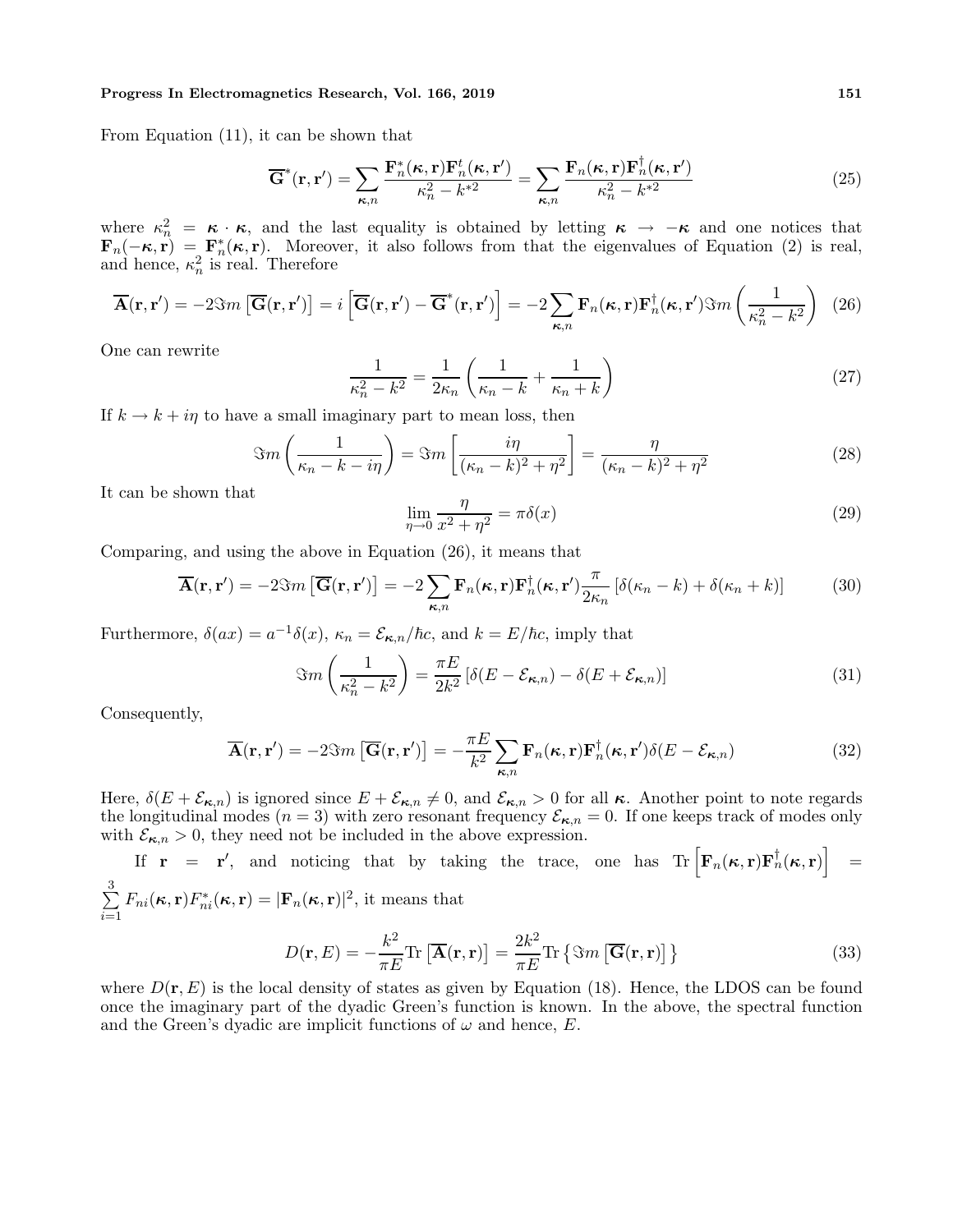## **4.1. Photon Energy Density**

A photon with frequency  $\omega$  has quantization energy given by  $E = \hbar \omega$ . It is the result of energy quantization of the quantum harmonic oscillator. If the quantum harmonic oscillator is in thermal equilibrium with another system, it can be shown that the average photon number in the photon number state of the oscillator is [44, 45]

$$
\bar{n} = \frac{1}{e^{\hbar\omega/(k_B T)} - 1} \tag{34}
$$

Then the average energy of the photon state is given by

$$
\Theta(E = \hbar\omega) = \left(\bar{n} + \frac{1}{2}\right)\hbar\omega = \frac{1}{2}\hbar\omega + \frac{\hbar\omega}{e^{\hbar\omega/(k_BT)} - 1}
$$
\n(35)

The above result can be derived from the quantum statistical mechanics of a quantum harmonic oscillator. In the limit when  $\hbar \to 0$ , the above becomes the classical result showing that  $\Theta(E) = k_B T$ : this is in agreement with the equipartition of energy theorem with  $0.5k_BT$  per degree of freedom. A harmonic oscillator has two degrees of freedom, one for storing kinetic energy while another one for storing potential energy [46].

If  $T \to 0$ , then  $\Theta(E) = (1/2)\hbar\omega$ , which is also a result from quantum mechanics. It implies that the quantum harmonic oscillator has nonzero energy even if it is in the ground state: this is called the zero point energy. This zero point energy is there even when  $\bar{n} = 0$ , or with no photon [44, 45] is present on average. This is the source of vacuum fluctuation of the electromagnetic field, and is the source of the Casimir force at zero temperature [13].

Hence, if the density of states of the system is known, the average photon energy of the system is given by

$$
\langle \mathcal{E} \rangle = \int_0^\infty D(E) \Theta(E) dE \tag{36}
$$

In the above,  $D(E)\Theta(E)dE$  is the average photon energy in the energy interval dE, and hence, when integrated yields the average energy of the system. If one lets  $E = \hbar \omega$ , and writes

$$
D(E)\Theta(E)dE = D(E)\Theta(E)\hbar d\omega
$$
\n(37)

then one can identify, after using Equation (16) for  $D(E)$  that

$$
U(\omega) = \frac{k^3}{\pi^2 E} \Theta(E) \hbar = \frac{\omega^2}{\pi^2 c^3} \left( \frac{1}{2} \hbar \omega + \frac{\hbar \omega}{e^{\hbar \omega/(k_B T)} - 1} \right)
$$
(38)

is just the black body energy per unit volume per unit radian frequency according to the generalized Planck's radiation law, except that the zero-point energy is absent in the original Planck's law.

If the local density of states is known, then the average photon energy per unit volume or the photon energy density at the location **r** is given by

$$
\langle \mathcal{E}(\mathbf{r}) \rangle = \int_0^\infty D(\mathbf{r}, E) \Theta(E) dE \tag{39}
$$

Given that  $D(\mathbf{r}, E)\Theta(E)$  implies energy per unit energy per unit volume, it is prudent to define a field correlation function§

$$
\overline{\mathcal{C}}(\mathbf{r}, \mathbf{r}', \omega) = \langle \mathcal{E}(\mathbf{r}, \omega) \mathcal{E}^{\dagger}(\mathbf{r}', \omega) \rangle = -\frac{\omega \mu_0}{\pi} \overline{\mathbf{A}}(\mathbf{r}, \mathbf{r}', \omega) \Theta(\hbar \omega) = \frac{2\omega \mu_0}{\pi} \Im m \left[ \overline{\mathbf{G}}(\mathbf{r}, \mathbf{r}', \omega) \right] \Theta(\hbar \omega)
$$
(40)

where  $E = \hbar \omega$ . In this manner, the LDOS can be directly related to this field correlation function as

$$
D(\mathbf{r}, E)\Theta(E)dE = D(\mathbf{r}, E)\Theta(E)\hbar d\omega = \text{Tr}[\epsilon_0 \overline{\mathcal{C}}(\mathbf{r}, \mathbf{r}, \omega)]d\omega \tag{41}
$$

In the above,  $\overline{C}$  has the unit of field square per radian frequency. The factor of  $1/2$  is not needed here because the above represents the energy density in both the electric field and the magnetic field. For a

 $§$  This is due to hindsight that will be confirmed in Sect. 8.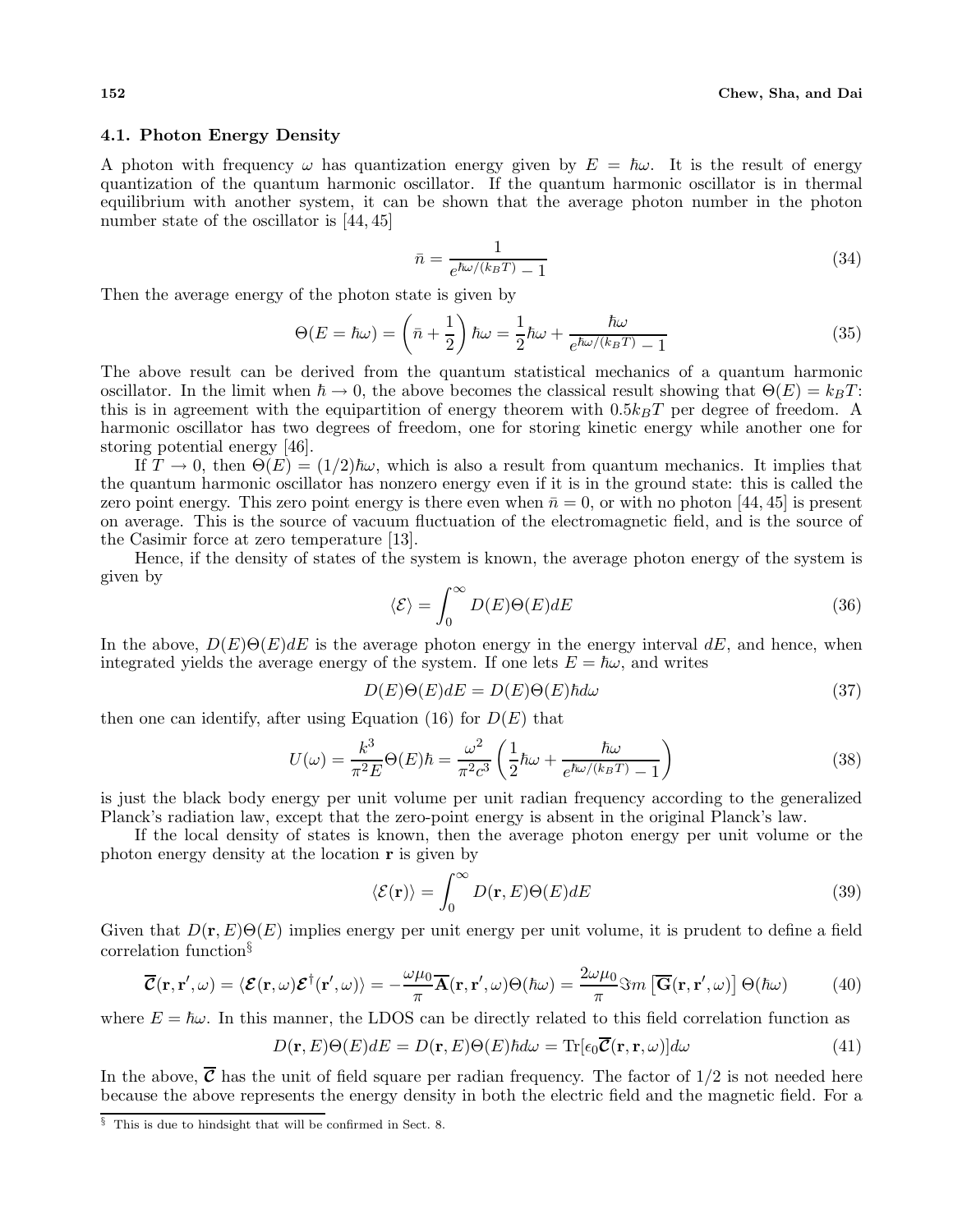homogeneous medium, they are equal to each other. With the above, we can define a density of states per unit radian frequency,  $D(\mathbf{r}, \omega)$ , so that

$$
\tilde{D}(\mathbf{r},\omega)\Theta(\hbar\omega)d\omega = D(\mathbf{r},E)\Theta(E)dE = D(\mathbf{r},E)\Theta(E)\hbar d\omega
$$
\n(42)

or

$$
\tilde{D}(\mathbf{r},\omega) = D(\mathbf{r},E)\hbar = \frac{2\omega\mu_0}{\pi}\text{Tr}\mathfrak{S}m\left[\overline{\mathbf{G}}(\mathbf{r},\mathbf{r},\omega)\right]
$$
(43)

The relation expounded in Equation (40) can also be confirmed in Section 8, and are commensurate with FDT as shall be shown later.

## **4.2. Physical Interpretation-Lossless Case**

The spectral function is formed by the difference of two Green's function: it describes the response of a point source in equilibrium with its environment. If the Green's dyadic describes a point source field that is leaving the source point, the adjoint of the Green's dyadic describes a field that is returning back to the point source. If the Green's function satisfies causality in the time domain, it is also called the retarded Green's function, or the forward Green's function. The adjoint Green's function is non-causal, and it is also called the backward Green's function, the advanced Green's function, or a time reversed Green's function in the time domain. A forward Green's function fore propagates the field from a source point to a field point, while a backward Green's function back propagates the field from the field point to the source point. For instance, in the homogeneous medium case, one Green's function yields an outgoing field from the source point, while the other one absorbs an incoming field to the source point. The reactive fields [42] that represent stored energy in these two Green's functions cancel each other, and only the radiative fields remain in the difference.

In the lossless medium, when the frequency is off resonance,  $\kappa_n \neq k$ , the forward Green's function and the reversed Green's function cancel each other exactly, but when  $\kappa_n = k$ , they do not cancel each other giving rise to spikes in the spectral function. It yields the density of states of the system in Equation (14) and the local density of states in Equation (18). When the spectral function is multiplied by  $\Theta(E)$ , the average photon energy per state, it yields a quantity proportional to the energy density. Therefore, we have suggestively written the spectral function in Equation (40) so that it is related to the correlation function of the field at two points. This relationship also follows from Section 8 and also the fluctuation dissipation theorem. Hence, the spectral function motivates a result that can be drawn from the fluctuation dissipation theorem.

# **5. LINE BROADENING AND LOSS**

Notice that Equation (14) resembles a set of spectroscopic lines that are infinitely sharp because there is no loss in the system corresponding to infinite Q. If loss is introduced, such spectroscopic lines will be broadened due to finite Q. To see this, the delta function in (28) will be broadened if the loss is not infinitesimally small.

It is to be noted that Equation (11) is still valid even when k corresponds to a lossy medium or is a complex number. The generalized spectral function then becomes

$$
\overline{\mathbf{A}}(\mathbf{r}, \mathbf{r}') = -2\Im m \left[ \overline{\mathbf{G}}(\mathbf{r}, \mathbf{r}') \right] = i \left[ \overline{\mathbf{G}}(\mathbf{r}, \mathbf{r}') - \overline{\mathbf{G}}^*(\mathbf{r}, \mathbf{r}') \right] = -2 \sum_{\kappa, n} \mathbf{F}_n(\kappa, \mathbf{r}) \mathbf{F}_n^\dagger(\kappa, \mathbf{r}') \gamma(\kappa_n, k) \tag{44}
$$

where

$$
\gamma(\kappa_n, k) = \Im m\left(\frac{1}{\kappa_n^2 - k^2}\right) = \Im m\left[\frac{1}{2\kappa_n}\left(\frac{1}{\kappa_n - k} + \frac{1}{\kappa_n + k}\right)\right]
$$
(45)

It can be shown that in the limit when  $V \to \infty$ , the summation becomes an integral, giving

$$
\sum_{\kappa,n} \gamma(\kappa_n, k) = 2 \times \frac{V}{8\pi^3} \int d\kappa \gamma(\kappa, k) = \frac{V}{2\pi} k'
$$
\n(46)

 $\parallel$  Derivation available upon request to the authors.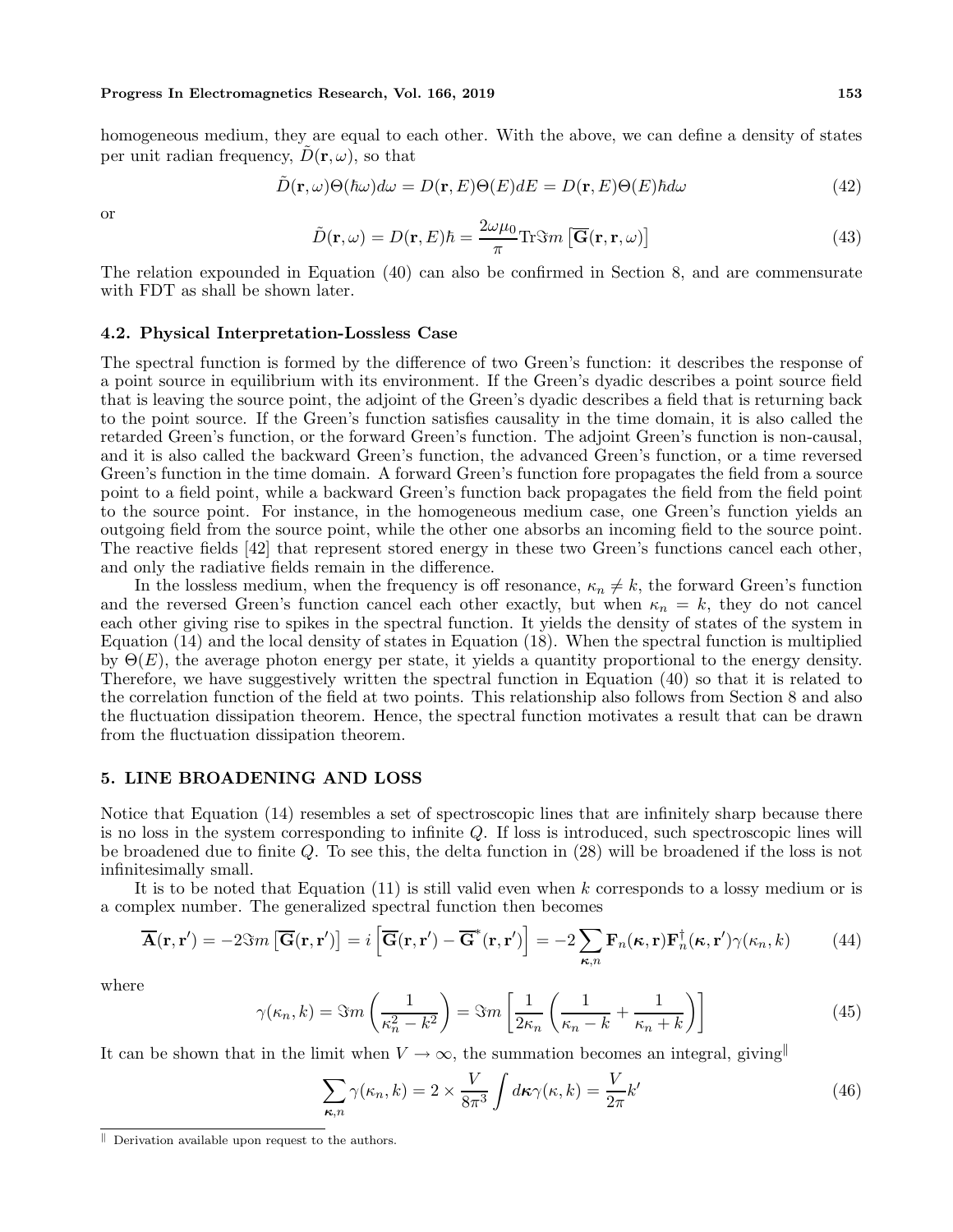where  $k = k' + ik'', k'$  and  $k''$  are real numbers, but the integral is independent of  $k''$ , the loss. The multiplication by 2 is necessary because there are two polarizations per mode. In the above,  $k = \omega \sqrt{\mu_0 \epsilon_0}$ where for a lossy medium,  $\mu_0$  and  $\epsilon_0$  are complex numbers. But by the Kramers-Kronig relation [47], they have to be functions of frequency  $\omega$ : their real and imaginary parts are related by Hilbert transforms [42].

A generalized local density of states can be defined as

$$
D(\mathbf{r}, E) = \sum_{\kappa, n} |\mathbf{F}_n(\kappa, \mathbf{r})|^2 \Gamma(\mathcal{E}_{\kappa, n}, E)
$$
\n(47)

where

$$
\Gamma(\mathcal{E}_{\kappa,n},E) = \frac{2k'^2}{\pi E} \gamma(\kappa_n,k)
$$

with  $\kappa_n = \mathcal{E}_{\kappa,n}/(\hbar c)$ ,  $E = \hbar \omega$ , and c is the velocity of light in vacuum. In the above,  $\kappa_n$  as defined in Equation  $(11)$  remains real when k is complex due to material loss. In this manner,

$$
\lim_{k'' \to 0} \Gamma(\mathcal{E}_{\boldsymbol{\kappa},n}, E) = \delta(E - \mathcal{E}_{\boldsymbol{\kappa},n})
$$

Then a generalized density of states becomes

$$
D(E) = \sum_{\kappa,n} \Gamma(\mathcal{E}_{\kappa,n}, E)
$$
\n(48)

The above has a nice physical meaning since it can be shown that

$$
D(E) = \sum_{\kappa,n} \Gamma(\mathcal{E}_{\kappa,n}, E) = \frac{2k'^2}{\pi E} \sum_{\kappa,n} \gamma(\kappa_n, k) = 2 \times \frac{V}{8\pi^3} \frac{2k'^2}{\pi E} \int_{-\infty}^{\infty} d\kappa \gamma(\kappa, k) = \frac{k'^3 V}{\pi^2 E}
$$
(49)

Therefore, the spectral function can still be related to the LDOS in the lossy case. The DOS in this case is related to k', the real part of the k where the  $\gamma(\kappa, k)$  function peaks on the real axis of  $\kappa$ . If we choose  $V = 1$ , then the DOS is in terms of the number of states per unit volume per unit energy. We will show in Section 8 that this relationship exists even for a general lossy, anisotropic, inhomogeneous medium.

## **5.1. Physical Interpretation — Lossy Case**

The above formula is similar to Equation (16) excepted that k is now replaced by  $k'$ , the location on the complex  $\kappa$  plane where  $\gamma(\kappa, k)$  peaks. The Γ function, which is the normalized  $\gamma$  function, behaves like a broadened delta function, and in the limit of no loss case, reverts back to a delta function. In the lossless case, each k is associated with modes with  $\kappa = k$  as in Equations (14) and (18), but in the lossy case, there is a cluster of modes with  $\kappa$  values associated with the peak of the  $\gamma$  function when  $\kappa = k'$ as indicated in Equations (45) and (46).

In a lossy medium, the first term of the spectral function describes a decaying field, but the second term, a back propagating field, describes a growing field. This can be thought of as a lossy system in equilibrium with a thermal bath. The loss in the system is accompanied by Langevin sources [4] induced by the thermal excitation of the environment. These sources produce a field that grows, instead of decays with distance.

In either cases, the spectral function describes a system in thermal equilibrium. In the lossless case, the system is in thermal equilibrium with sources at infinity, while in the lossy case, the system is in equilibrium with the Langevin sources due to the loss in the medium. In both cases, the system is in time harmonic motion because of thermal equilibrium: as much energy is supplied to the system as it is lost, so that the harmonic oscillators in the vacuum, atoms, and molecules are in simple time-harmonic oscillation. (Notice that the spectral function is Hermitian because it describes an energy conserving system.)

But in the lossy case, when the system is excited to be in a simple time-harmonic motion, a cluster of modes are excited in unison to be in time-harmonic motion. When these harmonic oscillators are quantized to be associated with a quantum or packet of energy  $\hbar\omega$ , the energy is distributed over the cluster of modes with different  $\mathcal{E}_{\kappa,n}$ , and weighted with different coefficients according to  $\gamma$ . These modes can be given a probabilistic interpretation as in quantum mechanics. Because of the above physical interpretation, one can use Equations (36) to (39) to obtain the photon energy and photon energy density of a lossy system as well.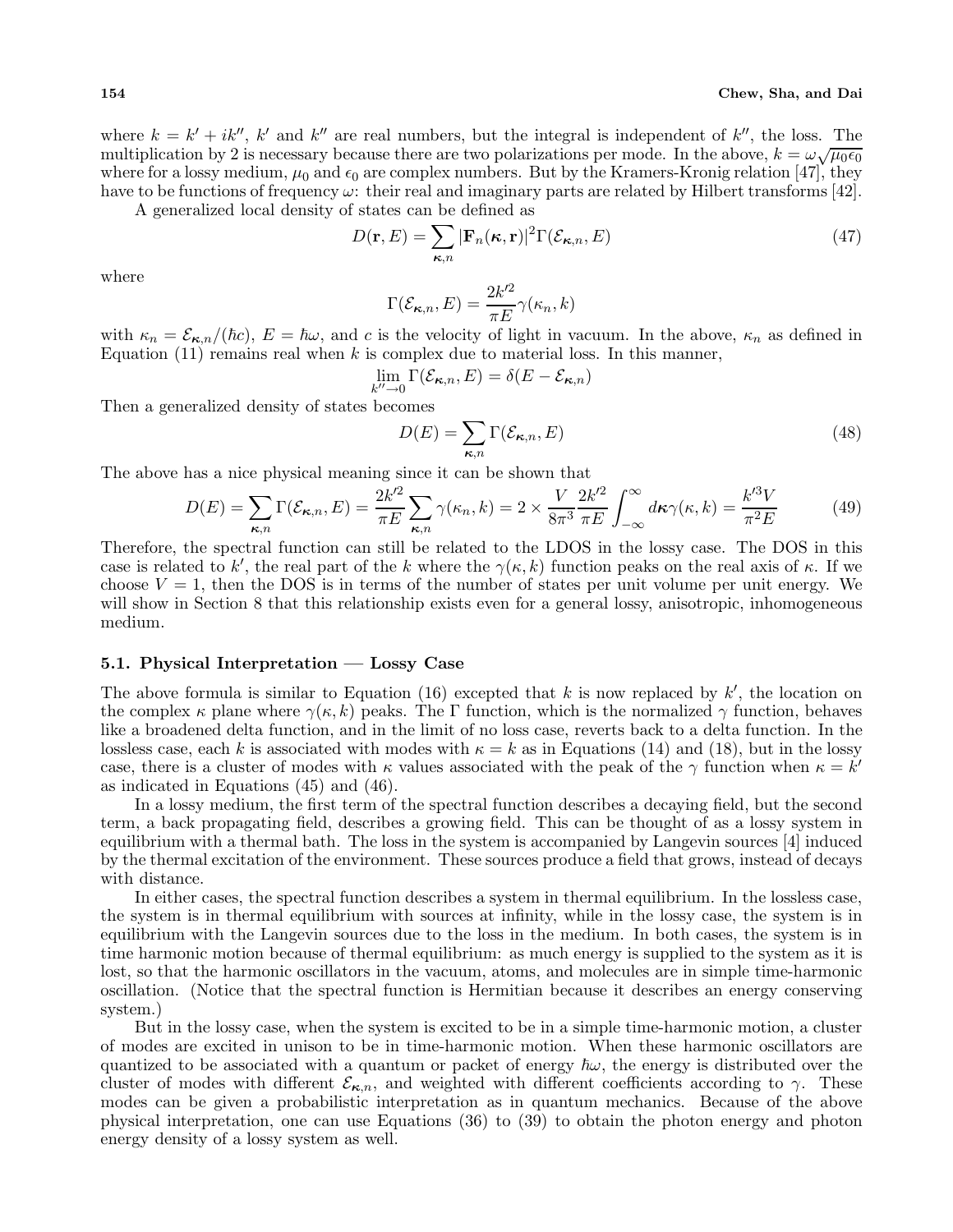#### **6. THE PERIODIC STRUCTURE CASE**

The periodic structures can be assumed to be perfect electric conductors (PEC).¶ In this case, the electric vector wave functions or eigenfunctions are defined to be the solutions to eigenvalue problem

$$
\nabla \times \nabla \times \mathbf{F}_{e,n}(\kappa, \mathbf{r}) - \kappa_n^2 \mathbf{F}_{e,n}(\kappa, \mathbf{r}) = 0
$$
\n(50)

where  $\kappa$  is the same as defined as above Equation (3). By choosing a periodic PEC (or PMC) structure, the above eigenvalue problem is similar to (2) except for the boundary condition to be satisfied on the surface of the PEC (or PMC). The above problem is easily proved to be Hermitian or self-adjoint, and hence, the eigenvalues are real. The above eigenvalue problem, in accordance with Bloch-Floquet theorem, will yield eigen-solutions where [53]

$$
\mathbf{F}_{e,n}(\kappa,\mathbf{r}) = \sum_{\mathbf{G}} \sum_{\lambda} F_{\mathbf{G}}^{\lambda} \mathbf{e}_{\mathbf{G}}^{\lambda} e^{i(\kappa + \mathbf{G}) \cdot \mathbf{r}}
$$
(51)

and **G**'s are the reciprocal lattice vectors, and  $\lambda \in \{1, 2, 3\}$ , with  $\mathbf{e}_{\mathbf{G}}^1$ ,  $\mathbf{e}_{\mathbf{G}}^2$ ,  $\mathbf{e}_{\mathbf{G}}^3$  forming an orthogonal triad unit vectors, and  $\mathbf{e}_{\mathbf{G}}^3$  is parallel to  $\kappa + \mathbf{G}$ . Hence,  $\lambda \in \{1, 2\}$  correspond to transverse modes, while  $\lambda = 3$  corresponds to the longitudinal mode.

The above is solved with the boundary condition that  $\hat{n} \times \mathbf{F}_{e,n} = 0$  on the PEC surface of the scatterer where  $\hat{n}$  is the unit surface normal. In this case, the eigenfunctions and eigenvalues have to be found numerically. It is to be noted that  $\kappa_n^2(\kappa)$  is the eigenvalue of Equation (50) with different choices of the Bloch-Floquet wave vector *κ*. Hence, it is a function of *κ*.

It can be shown that  $\mathbf{F}_{e,n}(\kappa,\mathbf{r})$  can be orthonormalized such that

$$
\int_{V} \mathbf{F}_{e,n}^{\dagger}(\boldsymbol{\kappa}, \mathbf{r}) \cdot \mathbf{F}_{e,n'}(\boldsymbol{\kappa}', \mathbf{r}) d\mathbf{r} = \delta_{\boldsymbol{\kappa}, \boldsymbol{\kappa}'} \delta_{nn'} \tag{52}
$$

where *n* indicates the band of the solution for the same  $\kappa$  as shall be explained.

In the homogeneous medium case, the transverse modes are degenerate, but in a periodic structure considered here, they need not be [53]. Furthermore, the higher frequency modes are generated in the Brillouin zone due to the aliasing or wrapping of high *κ* modes into the primary zone. For unlike the homogeneous medium case, where  $n \in \{1,2\}$ , for a fixed  $\kappa$ , there could be many  $\kappa_n^2$  for each  $\kappa$  value where  $n \in \{1, 2, 3, ...\}$ .

One can also make  $\kappa$  countably infinite by having the periodic structure nested within a larger periodic structure, so that  $\kappa$  is discretized by a larger periodic boundary condition. One can also have only one unit cell within the larger periodic boundary condition. In this case, the problem becomes a single region scattering problem within a larger periodic boundary condition.

A similar expression to Equation (11) for the periodic structure case can be derived for the electric dyadic Green's function such that

$$
\overline{\mathbf{G}}_e(\mathbf{r}, \mathbf{r}') = \sum_{\boldsymbol{\kappa}, n} \frac{\mathbf{F}_{e,n}(\boldsymbol{\kappa}, \mathbf{r}) \mathbf{F}_{e,n}^{\dagger}(\boldsymbol{\kappa}, \mathbf{r}')}{\kappa_n^2 - k^2}
$$
(53)

Due to reciprocity of the dyadic Green's function, it implies that  $\mathbf{F}_{e,n}(-\kappa,\mathbf{r}) = \mathbf{F}_{e,n}^*(\kappa,\mathbf{r})$ .

The magnetic vector wave functions can be derived by taking the curl of the electric vector wave functions. To make them orthonormal [42], one defines

$$
\mathbf{F}_{m,n}(\kappa, \mathbf{r}) = \frac{1}{\kappa_n(\kappa)} \nabla \times \mathbf{F}_{e,n}(\kappa, \mathbf{r})
$$
\n(54)

where  $m$  above does not indicate an integer but 'magnetic'. It satisfies Equation (50) but with a different boundary condition that  $\hat{n} \times \nabla \times \mathbf{F}_{m,n} = 0$  since  $\overline{\nabla} \times \mathbf{F}_{m,n} = \kappa_n \mathbf{F}_{e,n}$ .<sup> $\dagger$ </sup> The magnetic dyadic Green's function is derived to be

$$
\overline{\mathbf{G}}_{m}(\mathbf{r}, \mathbf{r}') = \sum_{\boldsymbol{\kappa}, n} \frac{\mathbf{F}_{m,n}(\boldsymbol{\kappa}, \mathbf{r}) \mathbf{F}_{m,n}^{\mathsf{T}}(\boldsymbol{\kappa}, \mathbf{r}')}{\kappa_n^2 - k^2}
$$
(55)

<sup>¶</sup> The perfect magnetic conductor (PMC) case can be similarly treated.

<sup>&</sup>lt;sup>+</sup> An arbitrary phase factor  $e^{i\theta}$  can be added to the definition in Equation (54), and the orthnormality condition similar to Equation (52) is still preserved.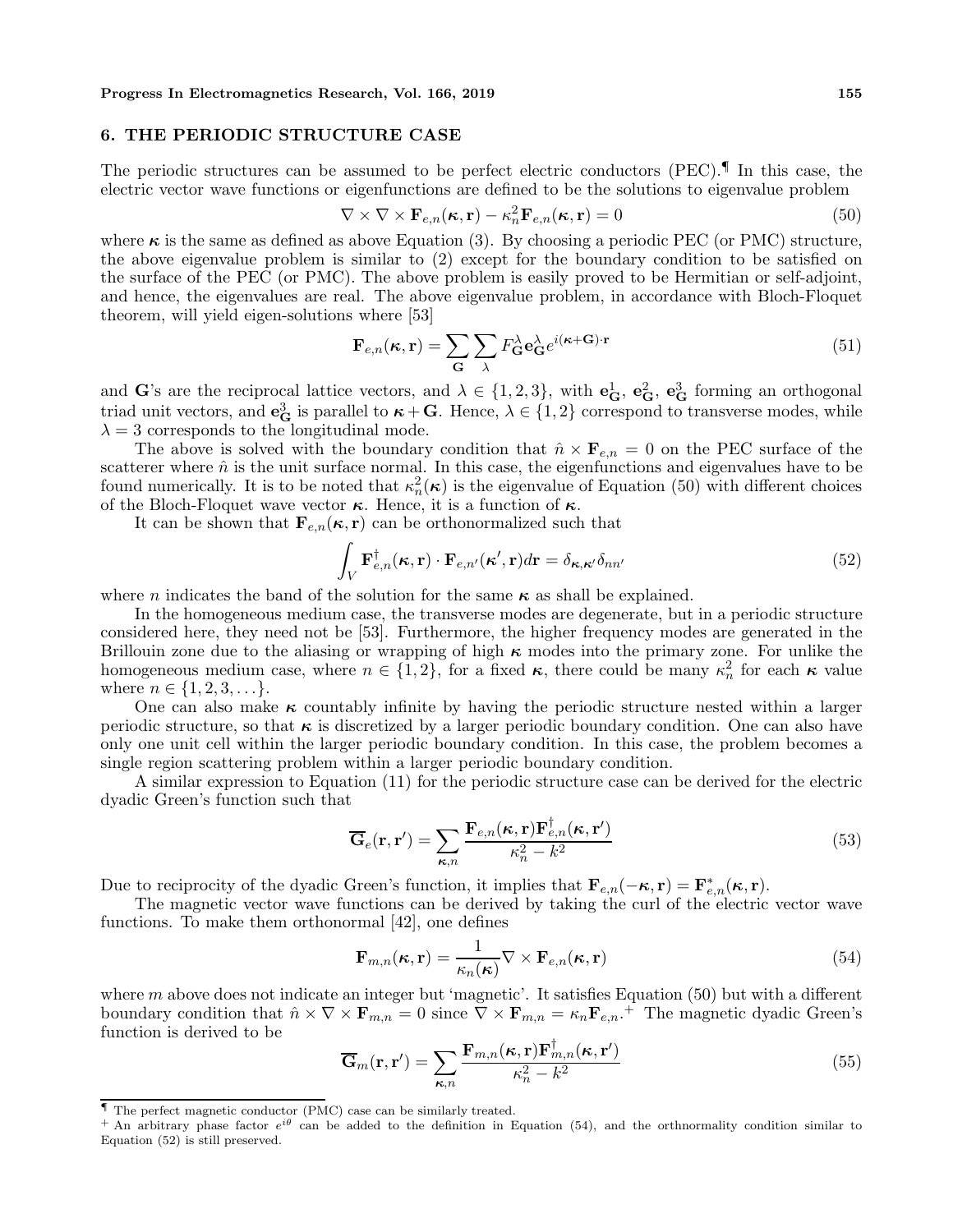There is a need to include both types of Green's function, and the reason will be obvious when one derives the LDOS. We define the electric spectral function to be

$$
\overline{\mathbf{A}}_e(\mathbf{r}, \mathbf{r}') = i \left[ \overline{\mathbf{G}}_e(\mathbf{r}, \mathbf{r}') - \overline{\mathbf{G}}_e^{\dagger}(\mathbf{r}', \mathbf{r}) \right] = -2\Im m \left[ \overline{\mathbf{G}}_e(\mathbf{r}, \mathbf{r}') \right]
$$
(56)

In a similar manner as before, one defines the spectral function, and show that

$$
\Im m\left(\frac{1}{\kappa_n^2 - k^2}\right) = \frac{\pi E}{2k^2} \left[\delta(E - \mathcal{E}_{\kappa,n}) - \delta(E + \mathcal{E}_{\kappa,n})\right]
$$
(57)

where  $\mathcal{E} = \hbar \kappa_n c$ , and  $\kappa_n(\kappa)$  which is a function of  $\kappa$ . Therefore,

$$
\overline{\mathbf{A}}_e(\mathbf{r}, \mathbf{r}', E) = -\frac{\pi E}{k^2} \sum_{\kappa, n} \mathbf{F}_{e,n}(\kappa, \mathbf{r}) \mathbf{F}_{e,n}^{\dagger}(\kappa, \mathbf{r}') \delta(E - \mathcal{E}_{\kappa, n})
$$
(58)

A similar expression can be obtained for the magnetic spectral function. From the above, one derives the LDOS to be

$$
D(\mathbf{r},E) = -\frac{k^2}{2\pi E} \text{Tr} \left[ \overline{\mathbf{A}}_e(\mathbf{r},\mathbf{r}) + \overline{\mathbf{A}}_m(\mathbf{r},\mathbf{r}) \right] = \frac{1}{2} \sum_{\kappa,n} \left[ \left| \mathbf{F}_{e,n}(\kappa,\mathbf{r}) \right|^2 + \left| \mathbf{F}_{m,n}(\kappa,\mathbf{r}) \right|^2 \right] \delta(E - \mathcal{E}_{\kappa,n}) \tag{59}
$$

The above integrates over **r** to become DOS. One can also express the LDOS directly in terms of the Green's dyadics, namely,

$$
D(\mathbf{r}, E) = \frac{k^2}{\pi E} \text{Tr} \left\{ \Im m \left[ \overline{\mathbf{G}}_e(\mathbf{r}, \mathbf{r}) + \overline{\mathbf{G}}_m(\mathbf{r}, \mathbf{r}) \right] \right\}
$$
  

$$
\tilde{D}(\mathbf{r}, \omega) = \hbar D(\mathbf{r}, \omega) = \frac{\omega \mu_0 \epsilon_0}{\pi} \text{Tr} \left\{ \Im m \left[ \overline{\mathbf{G}}_e(\mathbf{r}, \mathbf{r}) + \overline{\mathbf{G}}_m(\mathbf{r}, \mathbf{r}) \right] \right\}
$$
(60)

The LDOS involves both the electric and magnetic vector wave functions. This is because LDOS gives the probability of detecting a photon in a complex structure and this probability is proportional to the strength of the electromagnetic field. In a periodic structure where standing wave can occur, the strength of the electric field may not have the same distribution as the strength of the magnetic field. The above can be integrated over **r** to obtain the DOS.

At this point, it is expedient to define field correlation functions as

$$
\overline{\mathcal{C}}_e(\mathbf{r}, \mathbf{r}', \omega) = \left\langle \mathcal{E}(\mathbf{r}, \omega) \mathcal{E}^\dagger(\mathbf{r}', \omega) \right\rangle = -\frac{\omega\mu_0}{\pi} \overline{\mathbf{A}}_e(\mathbf{r}, \mathbf{r}', \omega) \Theta(\hbar\omega) = \frac{2\omega\mu_0}{\pi} \Im m \left[ \overline{\mathbf{G}}_e(\mathbf{r}, \mathbf{r}', \omega) \right] \Theta(\hbar\omega) \tag{61}
$$

$$
\overline{\mathcal{C}}_m(\mathbf{r}, \mathbf{r}', \omega) = \langle \mathcal{H}(\mathbf{r}, \omega) \mathcal{H}^\dagger(\mathbf{r}', \omega) \rangle = -\frac{\omega \epsilon_0}{\pi} \overline{\mathbf{A}}_m(\mathbf{r}, \mathbf{r}', \omega) \Theta(\hbar \omega) = \frac{2\omega \epsilon_0}{\pi} \Im m \left[ \overline{\mathbf{G}}_m(\mathbf{r}, \mathbf{r}', \omega) \right] \Theta(\hbar \omega) \tag{62}
$$

Then the LDOS can be related to these correlation functions as

$$
\tilde{D}(\mathbf{r},\omega)\Theta(\hbar\omega)d\omega = \text{Tr}\left[\frac{1}{2}\epsilon_0\overline{\mathcal{C}}_e(\mathbf{r},\mathbf{r},\omega) + \frac{1}{2}\mu_0\overline{\mathcal{C}}_m(\mathbf{r},\mathbf{r},\omega)\right]d\omega\tag{63}
$$

In a homogeneous medium case,  $\epsilon_0 \overline{\mathcal{C}}_e(\mathbf{r}, \mathbf{r}) = \mu_0 \overline{\mathcal{C}}_m(\mathbf{r}, \mathbf{r})$ , and the above reduces to Equation (41).

In general,  $\kappa_n(\kappa) = \kappa_n(k, \theta_k, \phi_k)$  is dependent on the direction of  $\kappa$ , or anisotropic. This is unlike the homogeneous medium case,  $\kappa_n(\kappa) = k$ , where it is much simpler or isotropic. Therefore, when loss is included, the prove of Equation (46), valid for homogeneous medium, is more difficult for normalization now. But a general spectral function with line-broadening, local density of states, and density of states equations can be assumed, and this can be confirmed as shall be confirmed later. Moreover, Equations (61) and (62) can be confirmed in Section 8 and are commensurate with FDT.

# **7. INHOMOGENEOUS MEDIUM CASE**

#### **7.1. Lossless, Reciprocal Case**

In this case, the relative permittivity and permeability tensors  $\bar{\epsilon}_r(\mathbf{r}) = \bar{\epsilon}(\mathbf{r})/\epsilon_0$  and  $\bar{\mu}_r(\mathbf{r}) = \bar{\mu}(\mathbf{r})/\mu_0$ , respectively. They are Hermitian tensors [54]. The electric dyadic Green's function satisfies the equation

$$
\nabla \times \overline{\boldsymbol{\mu}}_r^{-1}(\mathbf{r}) \cdot \nabla \times \overline{\mathbf{G}}_e(\mathbf{r}, \mathbf{r}') - k^2 \overline{\boldsymbol{\epsilon}}_r(\mathbf{r}) \cdot \overline{\mathbf{G}}_e(\mathbf{r}, \mathbf{r}') = \overline{\mathbf{I}} \delta(\mathbf{r} - \mathbf{r}')
$$
(64)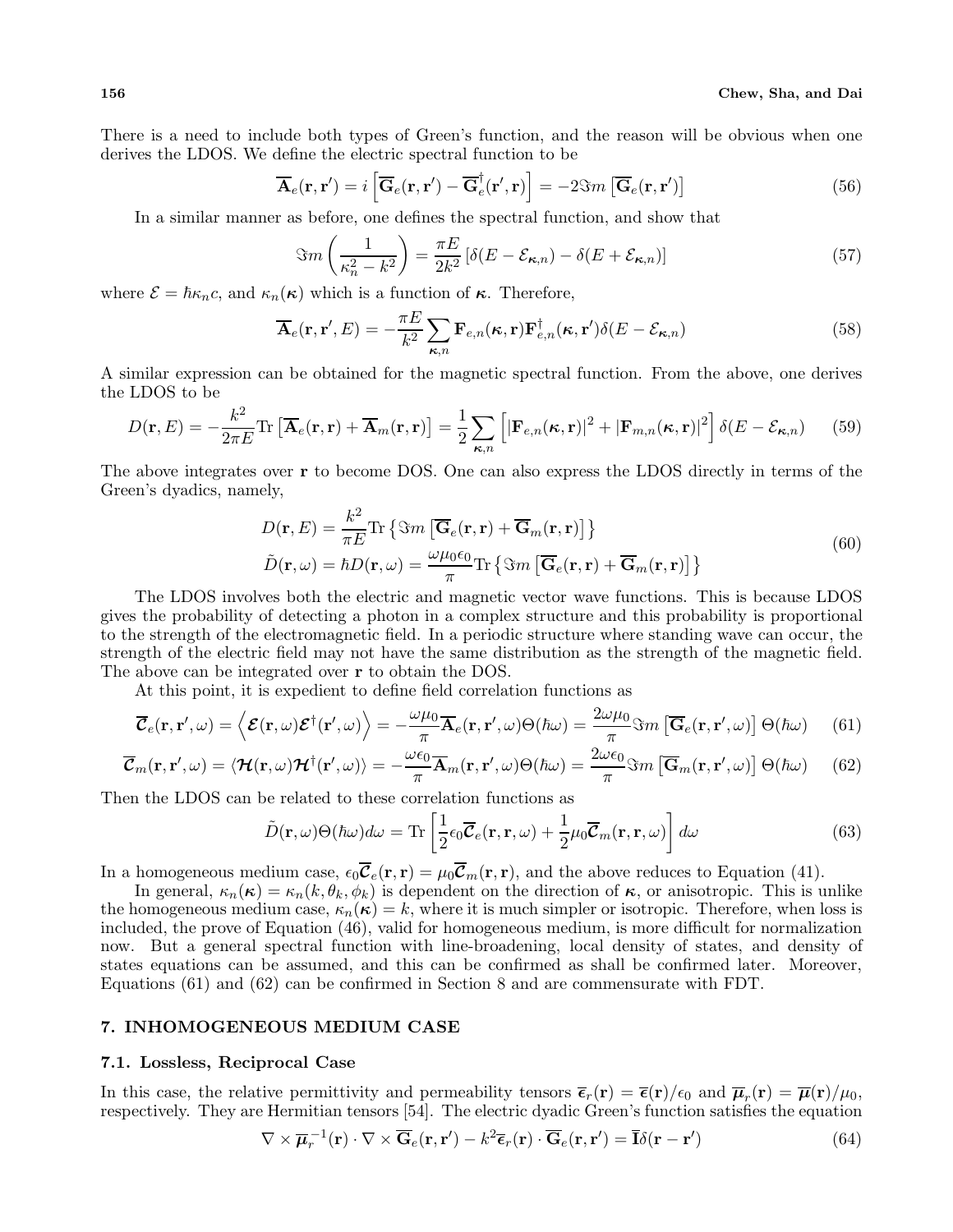An electric vector wave function is defined to be the solution to

$$
\nabla \times \overline{\boldsymbol{\mu}}_r^{-1}(\mathbf{r}) \cdot \nabla \times \mathbf{F}_{e,n}(\boldsymbol{\kappa}, \mathbf{r}) - \kappa_n^2 \overline{\boldsymbol{\epsilon}}_r(\mathbf{r}) \cdot \mathbf{F}_{e,n}(\boldsymbol{\kappa}, \mathbf{r}) = 0 \tag{65}
$$

The medium can be arranged as a periodic structure, and the derivation of the eigenfunction above is guided by the Bloch-Floquet theorem. The eigenvalue  $\kappa_n(\kappa)$  is then a function of  $\kappa$ . To this end, one defines the eigenfunctions  $\mathbf{F}_{e,n}(\kappa,\mathbf{r})$  similar to the periodic structure case as in Equation (51). But the Bloch-Floquet modes are  $\bar{\epsilon}_r(\mathbf{r})$  orthonormal since we can prove from Equation (65) that

$$
\int_{V} d\mathbf{r} \mathbf{F}_{en'}^{\dagger}(\boldsymbol{\kappa}, \mathbf{r}) \cdot \overline{\boldsymbol{\epsilon}}_{r}(\mathbf{r}) \cdot \mathbf{F}_{e,n}(\boldsymbol{\kappa}', \mathbf{r}) = \delta_{nn'} \delta_{\boldsymbol{\kappa}, \boldsymbol{\kappa}'} \tag{66}
$$

Using the above, it can be shown that

$$
\overline{\mathbf{I}}\delta(\mathbf{r}-\mathbf{r}') = \sum_{\boldsymbol{\kappa},n} \mathbf{F}_{e,n}(\boldsymbol{\kappa},\mathbf{r}) \mathbf{F}_{e,n}^{\dagger}(\boldsymbol{\kappa},\mathbf{r}') \cdot \overline{\epsilon}_r(\mathbf{r}')
$$
\n
$$
= \sum_{\boldsymbol{\kappa},n} \overline{\epsilon}_r(\mathbf{r}) \cdot \mathbf{F}_{e,n}(\boldsymbol{\kappa},\mathbf{r}) \mathbf{F}_{e,n}^{\dagger}(\boldsymbol{\kappa},\mathbf{r}') = \sum_{\boldsymbol{\kappa},n} \overline{\epsilon}_r^{\frac{1}{2}}(\mathbf{r}) \cdot \mathbf{F}_{e,n}(\boldsymbol{\kappa},\mathbf{r}) \left[ \overline{\epsilon}_r^{\frac{1}{2}}(\mathbf{r}') \cdot \mathbf{F}_{e,n}(\boldsymbol{\kappa},\mathbf{r}') \right]^{\dagger} \tag{67}
$$

The electric dyadic Green's function, despite the change in the orthonormality condition expressed by Equation (66), can be defined as before in Equation (53), and the electric spectral function can be similarly defined.

Similarly, a magnetic dyadic Green's function can be defined as

$$
\nabla \times \overline{\boldsymbol{\epsilon}}_r^{-1}(\mathbf{r}) \cdot \nabla \times \overline{\mathbf{G}}_m(\mathbf{r}, \mathbf{r}') - k^2 \overline{\boldsymbol{\mu}}_r(\mathbf{r}) \cdot \overline{\mathbf{G}}_m(\mathbf{r}, \mathbf{r}') = \overline{\mathbf{I}} \delta(\mathbf{r} - \mathbf{r}')
$$
(68)

with its magnetic vector wave function to be the solution to

$$
\nabla \times \overline{\boldsymbol{\epsilon}}_r^{-1}(\mathbf{r}) \cdot \nabla \times \mathbf{F}_{m,n}(\boldsymbol{\kappa}, \mathbf{r}) - \kappa_n^2 \overline{\boldsymbol{\mu}}_r(\mathbf{r}) \cdot \mathbf{F}_{m,n}(\boldsymbol{\kappa}, \mathbf{r}) = 0
$$
(69)

and its corresponding magnetic spectral function.

The LDOS is related to the spectral functions as

$$
\tilde{D}(\mathbf{r},\omega) = \hbar D(\mathbf{r},E) = -\frac{\omega\mu_0\epsilon_0}{2\pi} \text{Tr}\left[\overline{\epsilon}_r^{\frac{1}{2}}(\mathbf{r}) \cdot \overline{\mathbf{A}}_e(\mathbf{r},\mathbf{r}) \cdot \overline{\epsilon}_r^{\frac{1}{2}}(\mathbf{r}) + \overline{\mu}_r^{\frac{1}{2}}(\mathbf{r}) \cdot \overline{\mathbf{A}}_m(\mathbf{r},\mathbf{r}) \cdot \overline{\mu}_r^{\frac{1}{2}}(\mathbf{r})\right]
$$
(70)

The modification is necessary because of the new orthonormality condition expressed by Equation (66). Upon substituting Equations (53) and (55) into the above, and going through the manipulation as in Section 4, Equations (26) to (32), finally, the LDOS can be shown to be modified as

$$
D(\mathbf{r}, E) = \frac{1}{2} \sum_{\kappa, n} \left[ \mathbf{F}_{e,n}^{\dagger}(\kappa, \mathbf{r}) \cdot \overline{\epsilon}_r(\mathbf{r}) \cdot \mathbf{F}_{e,n}(\kappa, \mathbf{r}) + \mathbf{F}_{m,n}^{\dagger}(\kappa, \mathbf{r}) \cdot \overline{\mu}_r(\mathbf{r}) \cdot \mathbf{F}_{m,n}(\kappa, \mathbf{r}) \right] \delta(E - \mathcal{E}_{\kappa, n}) \tag{71}
$$

By using the orthonormality condition (66), the above integrates over **r** to become the DOS. The LDOS can also be written directly in terms of the dyadic Green's functions as

$$
\tilde{D}(\mathbf{r},\omega) = \hbar D(\mathbf{r},E) = \frac{\omega\mu_0\epsilon_0}{\pi} \text{Tr} \left\{ \overline{\epsilon}_r^{\frac{1}{2}}(\mathbf{r}) \cdot \Im m \left[ \overline{\mathbf{G}}_e(\mathbf{r},\mathbf{r}) \right] \cdot \overline{\epsilon}_r^{\frac{1}{2}}(\mathbf{r}) + \overline{\mu}_r^{\frac{1}{2}}(\mathbf{r}) \cdot \Im m \left[ \overline{\mathbf{G}}_m(\mathbf{r},\mathbf{r}) \right] \cdot \overline{\mu}_r^{\frac{1}{2}}(\mathbf{r}) \right\} \tag{72}
$$

With this modification, the photon energy density can be calculated accordingly. Notice that the LDOS becomes large when  $\bar{\epsilon}_r(\mathbf{r})$  or  $\bar{\mu}_r(\mathbf{r})$  is large. It is to be noted that the above analysis remains valid even if  $\bar{\epsilon}_r(\mathbf{r})$  or  $\bar{\mu}_r(\mathbf{r})$  are functions of  $\omega$  as long as we fix  $\omega$  during the analysis. However, the Kramers-Kronig relations [47] implies that a frequency dependent or dispersive medium is also necessary lossy.

In the above, we can similarly define correlation functions for the electric and magnetic fields as in Equations (61) and (62). Then we can relate them to the LDOS as

$$
\tilde{D}(\mathbf{r},\omega)\Theta(\hbar\omega)d\omega = \text{Tr}\left[\frac{1}{2}\epsilon_0\overline{\epsilon}_r^{\frac{1}{2}}(\mathbf{r})\cdot\overline{\mathcal{C}}_e(\mathbf{r},\mathbf{r},\omega)\cdot\overline{\epsilon}_r^{\frac{1}{2}}(\mathbf{r}) + \frac{1}{2}\mu_0\overline{\mu}_r^{\frac{1}{2}}(\mathbf{r})\cdot\overline{\mathcal{C}}_m(\mathbf{r},\mathbf{r},\omega)\cdot\overline{\mu}_r^{\frac{1}{2}}(\mathbf{r})\right]d\omega\tag{73}
$$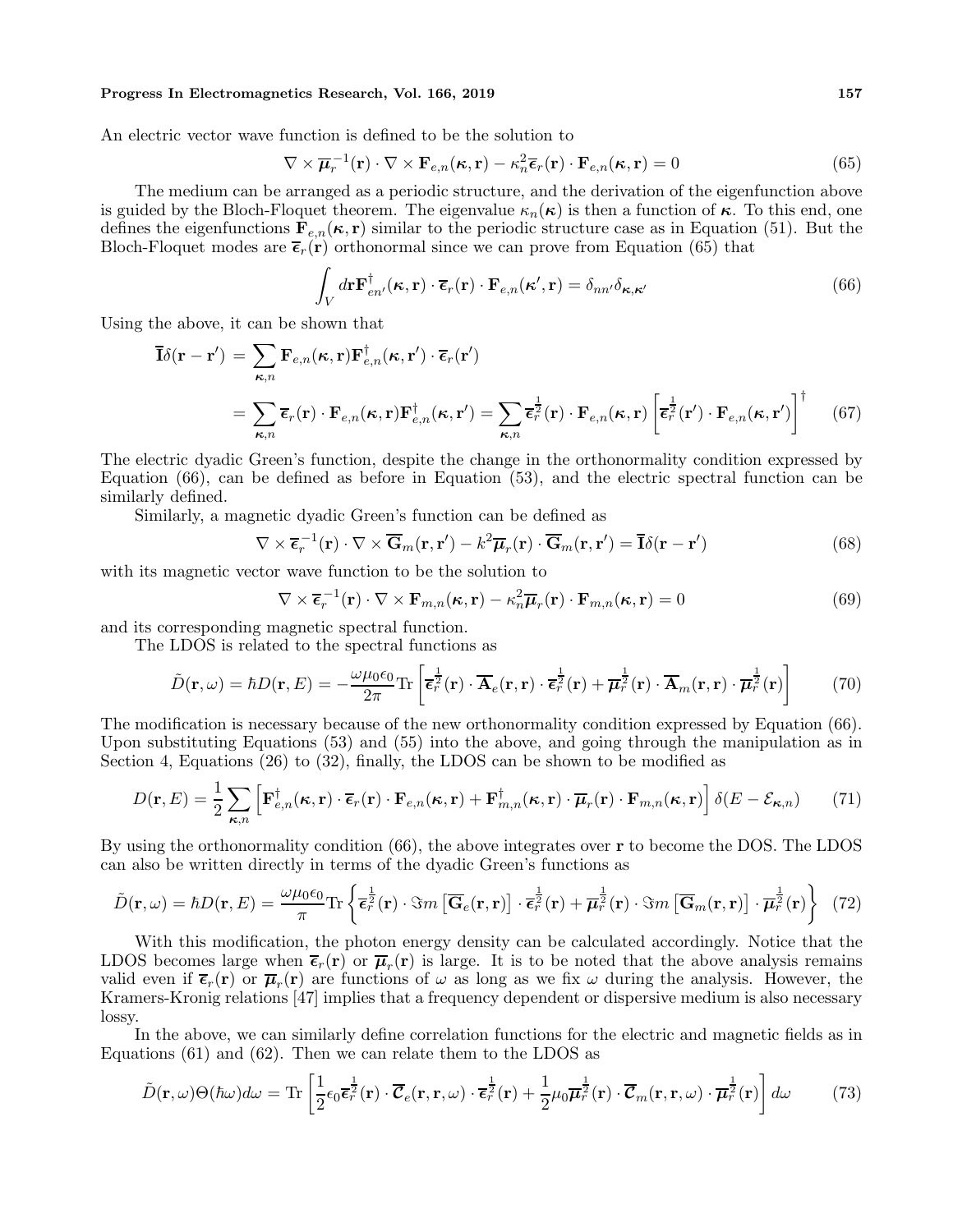### **7.2. Lossy, Reciprocal Case**

The equation for the electric dyadic Green's function in this case is the same as before. The compendium equation for the vector wave function can be defined as before in Equations (65) and (69), but now,  $\overline{\mu}_r(\mathbf{r})$ and  $\bar{\epsilon}_r(\mathbf{r})$  are non-Hermitian, but symmetric tensors to represent a general lossy, reciprocal medium. In this case, the auxiliary or transpose equations have to be defined and  $\kappa_n(\kappa)$  is not a real number anymore [42, 48]. One can assume that the lossy medium forms periodic islands immersed in the lossless background. Then one can still use the Bloch-Floquet theorem as guidance in deriving the eigensolution. Again, one can also use periodic boundary condition to make *κ* countably infinite.

The Bloch-Floquet modes are  $\bar{\epsilon}_r(\mathbf{r})$  orthonormal since it can be shown that

$$
\int_{V} d\mathbf{r} \mathbf{F}_{e,n}^{t}(\boldsymbol{\kappa}, \mathbf{r}) \cdot \overline{\boldsymbol{\epsilon}}_{r}(\mathbf{r}) \cdot \mathbf{F}_{en'}(\boldsymbol{\kappa}', \mathbf{r}) = \delta_{nn'} \delta_{\boldsymbol{\kappa}, \boldsymbol{\kappa}'} \tag{74}
$$

Notice that the  $\dagger$  is now replaced by t for the orthonormality condition because this is the lossy reciprocal case. It can be shown that the electric dyadic Green's function can be expanded as

$$
\overline{\mathbf{G}}_e(\mathbf{r}, \mathbf{r}') = \sum_{\kappa, n} \frac{\mathbf{F}_{e,n}(\kappa, \mathbf{r}) \mathbf{F}_{e,n}^t(\kappa, \mathbf{r}')}{\kappa_n^2 - k^2}
$$
(75)

The above assumes the completeness of the eigenmodes even when the medium is lossy. The only quirk is that the eigenfunctions are not always normalizable compared to the lossless case. We can think of the lossy case as a perturbation of the lossless case. The above is also analogous to the complex symmetric generalized eigenvalue matrix systems in linear algebra where the right and left eigenvectors are orthogonal to each other via a matrix.∗

As before, the electric spectral function is defined to be

$$
\overline{\mathbf{A}}_e(\mathbf{r}, \mathbf{r}') = i \left[ \overline{\mathbf{G}}_e(\mathbf{r}, \mathbf{r}') - \overline{\mathbf{G}}_e^{\dagger}(\mathbf{r}', \mathbf{r}) \right] = -2\Im m \left[ \overline{\mathbf{G}}_e(\mathbf{r}, \mathbf{r}') \right]
$$
(76)

The above form is more complicated compared to the lossless inhomogeneous medium case. Here,  $\kappa_n^2$  is complex in Equation (75), and we see that the above gives rise to line broadening as before. Moreover, at one given frequency  $\omega$ , a cluster of modes is excited. However, as shall be shown later, the spectral function can be related to the correlation function of the field, and hence, LDOS.

The permittivity and permeability tensors are of the form

$$
\overline{\epsilon} = \overline{\epsilon}' + i\overline{\epsilon}'', \quad \overline{\mu} = \overline{\mu}' + i\overline{\mu}''
$$
\n(77)

where both the real and imaginary parts of the above tensors are real symmetric for reciprocal media and hence are Hermitian. For dispersive media, one can define effective permittivity and permeability tensors to be  $[4, 51, 52]$ 

$$
\overline{\epsilon}_e = \frac{d\omega \overline{\epsilon}'}{d\omega}, \quad \overline{\mu}_e = \frac{d\omega \overline{\mu}'}{d\omega} \tag{78}
$$

where the above tensors are Hermitian. Since the above is derived using perturbation argument, it is only valid for the low loss case. Similar to the lossless inhomogeneous case, the generalized LDOS is defined as

$$
\tilde{D}(\mathbf{r},\omega) = \hbar D(\mathbf{r},E) = \frac{\omega}{\pi} \text{Tr} \left\{ \mu_0 \overline{\epsilon}_e^{\frac{1}{2}}(\mathbf{r}) \cdot \Im m \left[ \overline{\mathbf{G}}_e(\mathbf{r},\mathbf{r}) \right] \cdot \overline{\epsilon}_e^{\frac{1}{2}}(\mathbf{r}) + \epsilon_0 \overline{\mu}_e^{\frac{1}{2}}(\mathbf{r}) \cdot \Im m \left[ \overline{\mathbf{G}}_m(\mathbf{r},\mathbf{r}) \right] \cdot \overline{\mu}_e^{\frac{1}{2}}(\mathbf{r}) \right\} \tag{79}
$$

The above LDOS is not provable for a general inhomogeneous lossy medium, because the line broadening is rather complicated here. But we will justify it in the next section.

The Kramers-Kronig relations [47] requires that a lossy medium is also dispersive, and the lossless medium be non-dispersive. Hence, the above reduces to Equation (72) in the lossless medium case. The above analysis remains valid even if  $\bar{\epsilon}_r(\mathbf{r})$  or  $\bar{\mu}_r(\mathbf{r})$  are functions of  $\omega$ . As a consequence, the eigenvalue  $\kappa_n(\kappa, \omega)$  is a function of both  $\kappa$  and  $\omega$ , so are the eigenfunctions  $\mathbf{F}_n(\kappa, \omega, \mathbf{r})$  of the electric and magnetic types. Equations (74) and (75) are valid for dispersive media as long as  $\omega$  is fixed.

<sup>&</sup>lt;sup>\*</sup> If the auxiliary equation is chosen such that its medium is described by the  $\bar{\epsilon}^{\dagger}$  and  $\bar{\mu}^{\dagger}$ , namely, the conjugate transpose of the original problem corresponding to an active medium, then the  $\mathbf{F}_{e,n}^t$  above can be replaced by  $\mathbf{F}_{a,e,n}^{\dagger}$  where  $\mathbf{F}_{a,e,n}$  is the solution of the auxiliary equation.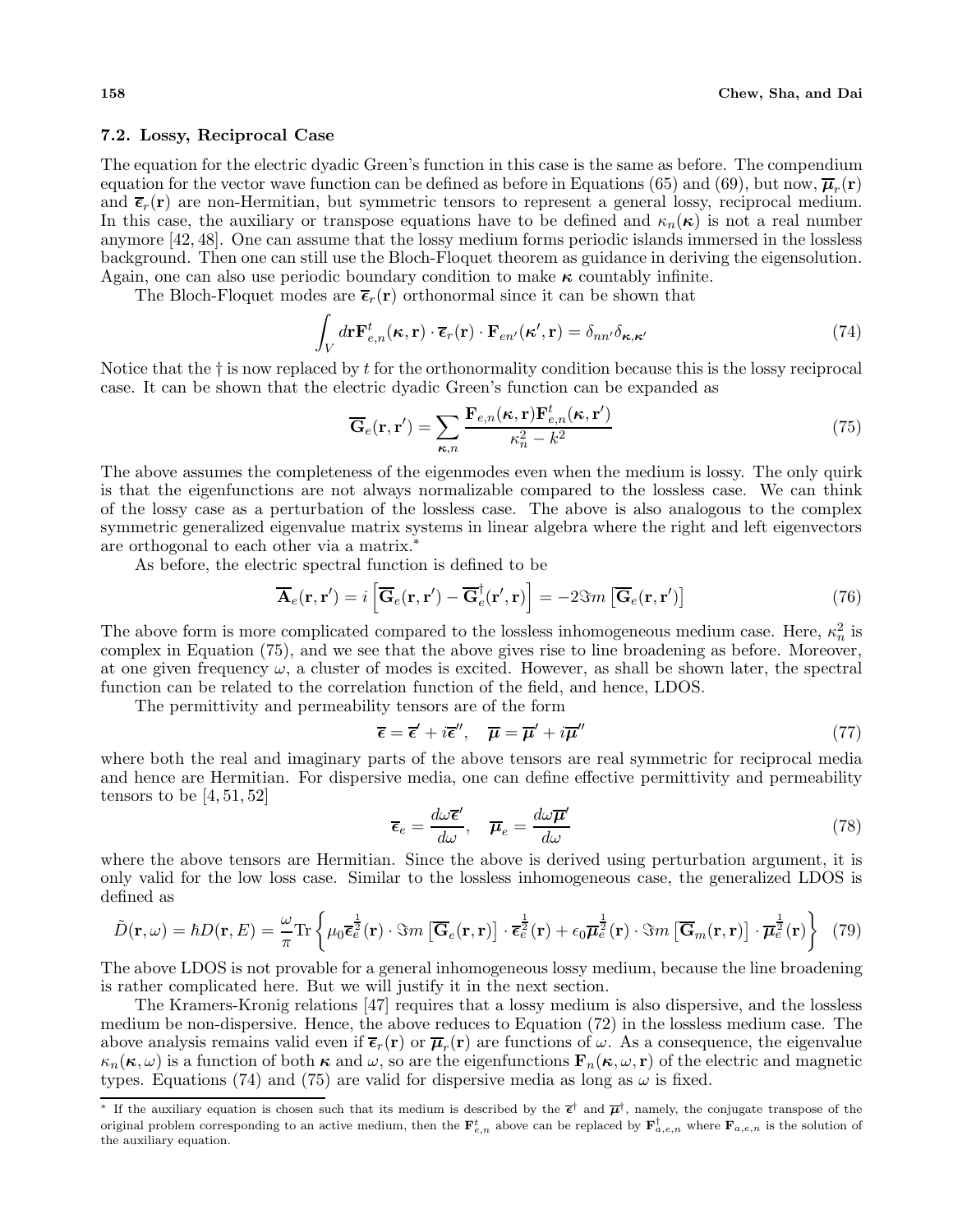## **8. SPECTRAL FUNCTION AND FIELD CORRELATION**

For the lossless media, we have shown that the spectral functions is related to the local density of states, and hence, they can be related to the field correlation functions. This is because the self correlation of the field is related to local energy density, and hence, the local density of states.

For the lossy media case, it is not clear that the spectral function is related to the local density of states, but we can relate the spectral function to field correlation functions directly, as we shall show in this section. In this manner, the spectral function can be related to local energy density and hence, the local density of states.

## **8.1. Statistical Average of Random Fields**

Before proceeding with this section, one needs to define some properties of the correlations of random fields and sources. Imagine that random Langevin sources are generating random fields due to thermal excitation of these sources by the environment. These random fields are stationary time processes, namely the time correlations of these fields depend only on time delay between the fields, or  $t-t'$  [8, 24]. Then the frequency correlations between these fields depend only on  $\delta(\omega - \omega')$ , namely, they are uncorrelated in frequency. When the Langevin sources are in thermal equilibrium with its environment, and as shall be shown, the correlation of the fields at different locations **r** and **r**<sup> $\prime$ </sup> are related via the spectral function.

If the Fourier transform of the random field  $\mathbf{E}(\mathbf{r},t)$  is defined as

$$
\mathbf{E}(\mathbf{r},\omega) = \int_{-\infty}^{\infty} dt \mathbf{E}(\mathbf{r},t)e^{i\omega t}
$$
 (80)

then the  $\mathbf{E}(\mathbf{r},\omega)$  has the dimension  $1/\omega$  times field. The general form of the correlation of the electric fields at two locations **r** and **r**<sup> $\prime$ </sup> is

$$
\langle \mathbf{E}(\mathbf{r},\omega)\mathbf{E}^{\dagger}(\mathbf{r}',\omega')\rangle = \delta(\omega-\omega')\langle \mathcal{E}(\mathbf{r},\omega)\mathcal{E}^{\dagger}(\mathbf{r}',\omega')\rangle = \delta(\omega-\omega')\overline{\mathcal{C}}_e(\mathbf{r},\mathbf{r}',\omega)
$$
(81)

Similarly, the correlation function for the magnetic field is of the form

$$
\langle \mathbf{H}(\mathbf{r},\omega)\mathbf{H}^{\dagger}(\mathbf{r}',\omega')\rangle = \delta(\omega - \omega')\langle \mathcal{H}(\mathbf{r},\omega)\mathcal{H}^{\dagger}(\mathbf{r}',\omega')\rangle = \delta(\omega - \omega')\overline{\mathcal{C}}_{m}(\mathbf{r},\mathbf{r}',\omega)
$$
(82)

In the above  $\overline{\mathcal{C}}_e$  and  $\overline{\mathcal{C}}_m$  are proportional to energy density per unit radian frequency.

### **8.2. Connection of the Spectral Function to Medium Loss**

The random fields in a medium at thermal equilibrium are generated by Langevin current sources [38]. To this end, one rewrites electric dyadic Green's function equation in operator notation as:

$$
\left(\overline{\mathcal{D}} - k^2 \overline{\mathcal{E}}_r\right) \overline{\mathcal{G}}_e = \overline{\mathcal{I}} \tag{83}
$$

where

$$
\overline{\mathcal{D}} \Rightarrow \left[ \nabla \times \overline{\boldsymbol{\mu}}_r^{-1}(\mathbf{r}) \nabla \times \right], \quad \overline{\mathcal{E}}_r \Rightarrow \left[ \overline{\epsilon}_r(\mathbf{r}) \right]
$$
(84)

These are the operators (or general Hilbert space representation of the operators) originally defined in coordinate space. For lossy media,  $\overline{\mathcal{D}}$  and  $\overline{\mathcal{E}}_r$  are non Hermitian, and the expressions right of the arrows are their coordinate space representations.

Equivalently, the Green's dyadic operator is then

$$
\overline{\mathcal{G}}_e = \left(\overline{\mathcal{D}} - k^2 \overline{\mathcal{E}}_r\right)^{-1} \tag{85}
$$

Using these notations, an interesting expression for the spectral function operator can be derived. It can be shown that

$$
\overline{\Gamma} = i \left[ \left( \overline{\mathcal{G}}_e^a \right)^{-1} - \overline{\mathcal{G}}_e^{-1} \right] = i \left[ \overline{\mathcal{D}}^a - \overline{\mathcal{D}} - k^2 \left( \overline{\mathcal{E}}_r^a - \overline{\mathcal{E}}_r \right) \right] = 2 \Im m \left( \overline{\mathcal{D}} \right) - 2k^2 \Im m \left( \overline{\mathcal{E}}_r \right) \tag{86}
$$

The above  $\overline{\Gamma}$  would be zero for a lossless medium for which  $\overline{\mu}_r(\mathbf{r})$  and  $\overline{\epsilon}_r(\mathbf{r})$  are Hermitian. Hence  $\overline{\Gamma}$ is related to the loss of the system. In the above, the adjoint operator denoted by superscript  $a$  is as defined in Equation (22) where the 3-vector and Hilbert space nature of the space is accounted for.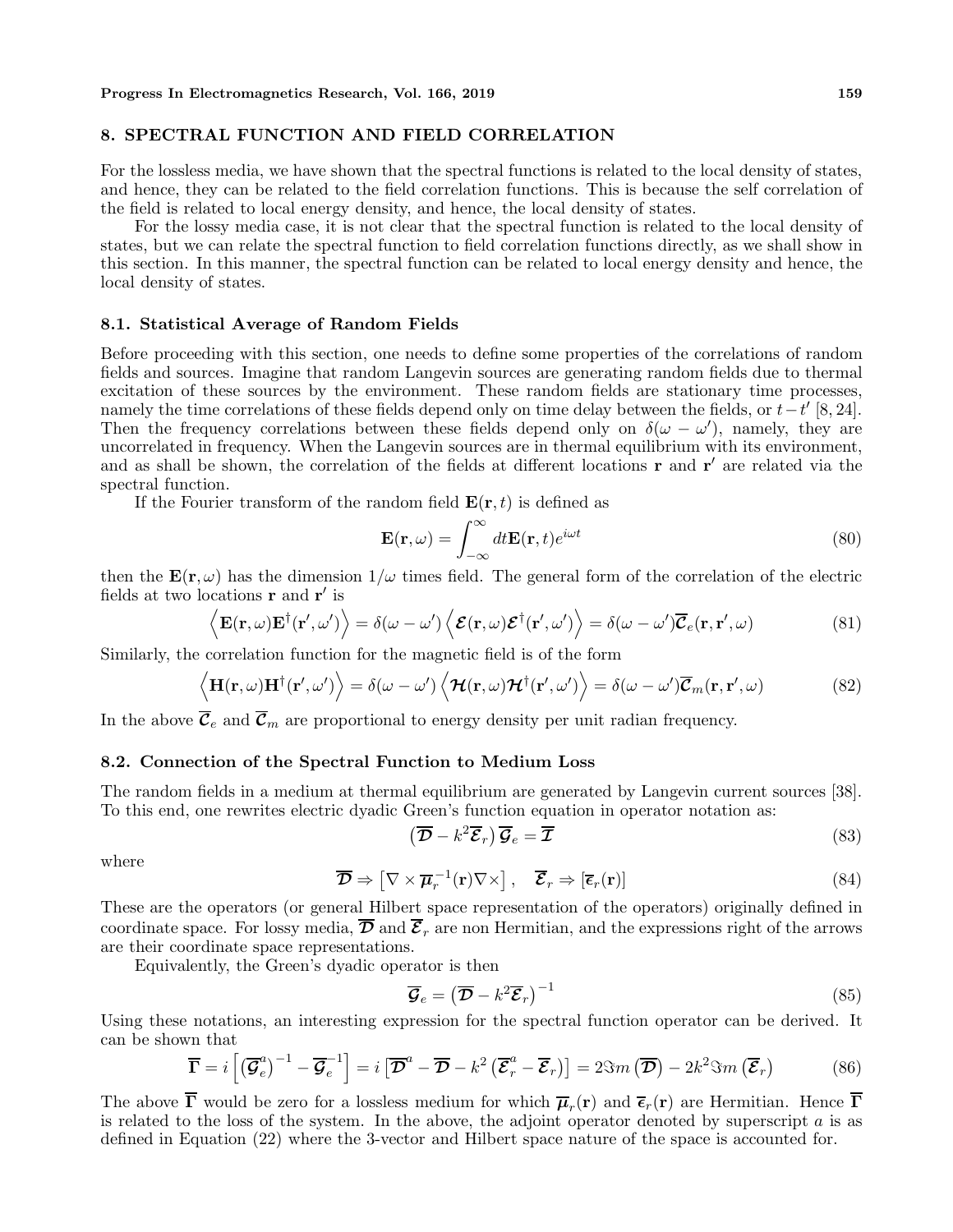Multiplying the above by  $\overline{\mathcal{G}}_e$  and  $\overline{\mathcal{G}}_e^a$  from the left and right, respectively, the electric spectral function operator is given by:

$$
\overline{\mathcal{A}}_e = i \left( \overline{\mathcal{G}}_e - \overline{\mathcal{G}}_e^a \right) = \overline{\mathcal{G}}_e \, \overline{\Gamma} \, \overline{\mathcal{G}}_e^a \tag{87}
$$

The above can also be written more suggestively so that

$$
\left(\overline{\mathbf{\mathcal{D}}}-k^2\overline{\mathbf{\mathcal{E}}}_r\right)\overline{\mathbf{\mathcal{A}}}_e=\overline{\mathbf{\Gamma}}\overline{\mathbf{\mathcal{G}}}_e^a\tag{88}
$$

It implies that the spectral function operator  $\overline{\mathcal{A}}_e$  is generated by distributed sources on the right-hand side that are related to the Langevin sources. The right-hand side of the above can be interpreted as induced sources due to the back propagation of field via  $\overline{\mathcal{G}}_e^a$  into the lossy part of the medium represented by **Γ**.

However, the spectral function operator can also be defined more simply as  $\overline{\mathcal{A}}_e = i(\overline{\mathcal{G}}_e - \overline{\mathcal{G}}_e^a)$ . As shall be shown, the spectral function is proportional to the field correlation function, and it appears that the fields are correlated by the difference of a forward Green's function and a backward Green's function, making it appear like a radiating source occurring concurrently with an absorbing source.

It is to be noted that in Equation (87), the operators in the 3-vector functional Hilbert space, and the † sign implies the adjoint operator defined in this infinite dimensional space. With this caution, the coordinate representation of the spectral function operator  $\overline{\mathcal{A}}_e$  in Equation (87) becomes

$$
\overline{\mathbf{A}}_e(\mathbf{r}, \mathbf{r}') = \overline{\epsilon}_r^{-1}(\mathbf{r}) \int d\mathbf{r}'' \nabla \times \overline{\mathbf{G}}_m(\mathbf{r}, \mathbf{r}'') \cdot \overline{\boldsymbol{\mu}}_r(\mathbf{r}'') \cdot \left[2 \Im m \overline{\boldsymbol{\mu}}_r^{-1}(\mathbf{r}'')\right] \cdot \nabla'' \times \overline{\mathbf{G}}_e^{\dagger}(\mathbf{r}', \mathbf{r}'') - \int d\mathbf{r}'' \overline{\mathbf{G}}_e(\mathbf{r}, \mathbf{r}'') \cdot \left[2k^2 \Im m \overline{\epsilon}_r(\mathbf{r}'')\right] \cdot \overline{\mathbf{G}}_e^{\dagger}(\mathbf{r}', \mathbf{r}'') \tag{89}
$$

In the above, one has made use of that

$$
\left[\overline{\boldsymbol{\mu}}_r^{-1}(\mathbf{r}) \cdot \nabla \times \overline{\mathbf{G}}_e(\mathbf{r}, \mathbf{r}')\right]^t = \overline{\boldsymbol{\epsilon}}_r^{-1}(\mathbf{r}') \cdot \nabla' \times \overline{\mathbf{G}}_m(\mathbf{r}', \mathbf{r})
$$
(90)

The above can be derived using reciprocity theorem.<sup> $\sharp$ </sup> It is the generalization of (1.4.14b) in [42] to inhomogeneous, anisotropic media. Furthermore, it can be shown that

$$
-\overline{\mu}_r \Im m\left(\overline{\mu}_r^{-1}\right) \overline{\mu}_r^{\dagger} = \Im m\left(\overline{\mu}_r\right) \tag{91}
$$

Therefore, Equation (89) can be rewritten as

$$
\overline{\mathbf{A}}_e(\mathbf{r}, \mathbf{r}') = -2\Im m \overline{\mathbf{G}}_e(\mathbf{r}, \mathbf{r}') = -\overline{\epsilon}_r^{-1}(\mathbf{r}) \int d\mathbf{r}'' \nabla \times \overline{\mathbf{G}}_m(\mathbf{r}, \mathbf{r}'') \cdot \left[2\Im m \overline{\mu}_r(\mathbf{r}'')\right] \cdot \left[\overline{\mu}_r^{-1}(\mathbf{r}'')\right]^\dagger \cdot \nabla'' \times \overline{\mathbf{G}}_e^\dagger(\mathbf{r}', \mathbf{r}'') - \int d\mathbf{r}'' \overline{\mathbf{G}}_e(\mathbf{r}, \mathbf{r}'') \cdot \left[2k^2 \Im m \overline{\epsilon}_r(\mathbf{r}'')\right] \cdot \overline{\mathbf{G}}_e^\dagger(\mathbf{r}', \mathbf{r}'') \tag{92}
$$

## **8.3. Connection of the Field Correlations to Langevin Sources**

Alternatively, Equation (92) above can be related to the correlations of electric fields. To this end, one defines electric field due to the electric Langevin sources as

$$
\mathbf{E}_e(\mathbf{r}, \omega) = i\omega\mu_0 \int d\mathbf{r}' \overline{\mathbf{G}}_e(\mathbf{r}, \mathbf{r}', \omega) \cdot \mathbf{J}(\mathbf{r}', \omega)
$$
(93)

The average of the outer product of electric fields due to the electric type sources at two different frequencies is then given by the field correlation

$$
\left\langle \mathbf{E}_e(\mathbf{r}, \omega) \mathbf{E}_e^{\dagger}(\mathbf{r}', \omega') \right\rangle = \omega^2 \mu_0^2 \int d\mathbf{r}'' \int d\mathbf{r}''' \overline{\mathbf{G}}_e(\mathbf{r}, \mathbf{r}'', \omega) \cdot \left\langle \mathbf{J}(\mathbf{r}'', \omega) \mathbf{J}^{\dagger}(\mathbf{r}''', \omega') \right\rangle \cdot \overline{\mathbf{G}}_e^{\dagger}(\mathbf{r}', \mathbf{r}''', \omega') \tag{94}
$$

Similarly, one defines the electric field due to magnetic Langevin sources as

$$
\mathbf{E}_{m}(\mathbf{r},\omega) = \overline{\boldsymbol{\epsilon}}_{r}^{-1} \int d\mathbf{r}'' \nabla \times \overline{\mathbf{G}}_{m}(\mathbf{r},\mathbf{r}'',\omega) \cdot \mathbf{M}(\mathbf{r}'',\omega)
$$
(95)

Derivation available upon request.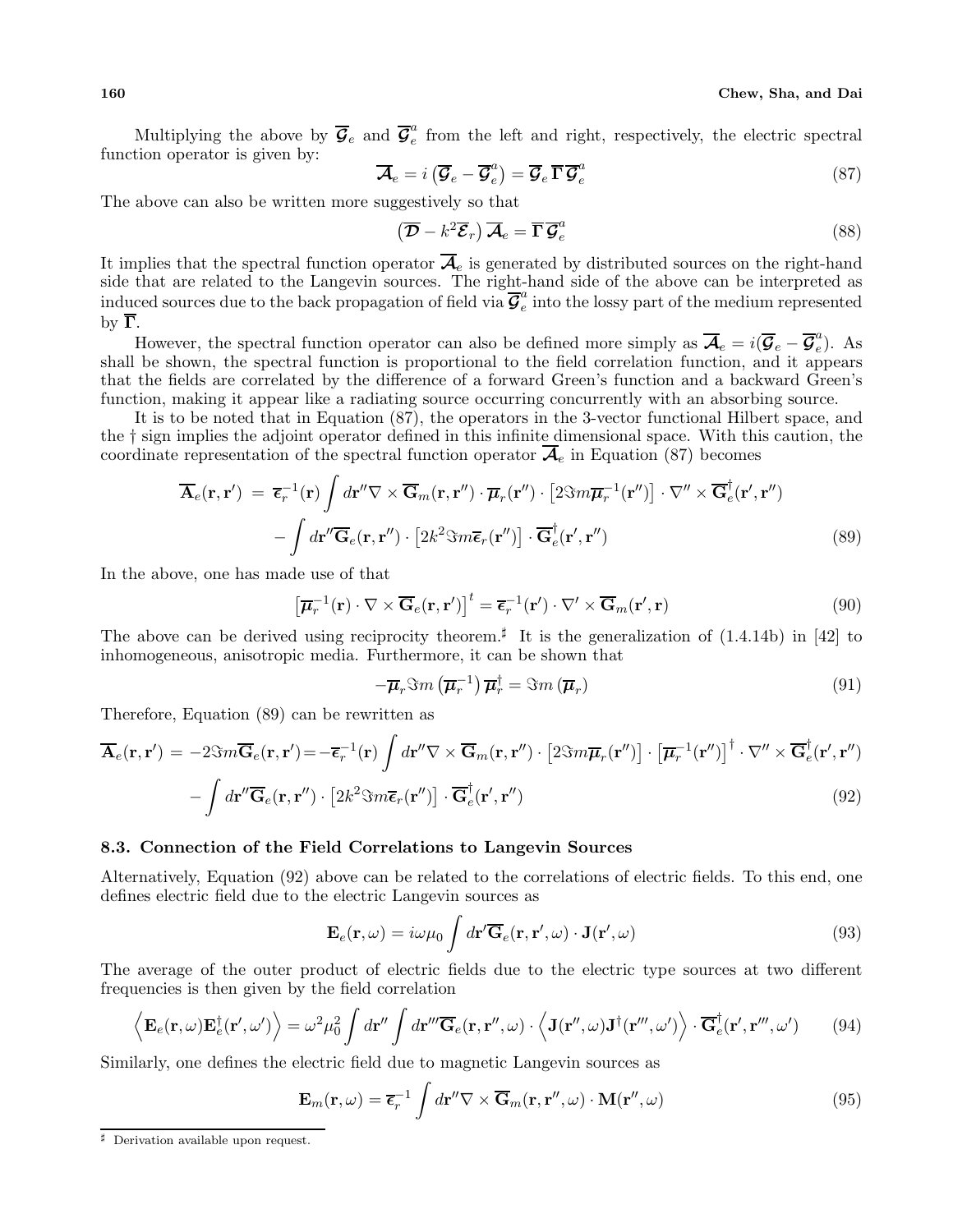The average of outer product of electric fields due to the magnetic type sources is then

$$
\left\langle \mathbf{E}_{m}(\mathbf{r},\omega)\mathbf{E}_{m}^{\dagger}(\mathbf{r}',\omega')\right\rangle = \overline{\epsilon}_{r}^{-1}(\mathbf{r})\int d\mathbf{r}''\int d\mathbf{r}'''\nabla \times \overline{\mathbf{G}}_{m}(\mathbf{r},\mathbf{r}'',\omega) \cdot \left\langle \mathbf{M}(\mathbf{r}'',\omega)\mathbf{M}^{\dagger}(\mathbf{r}''',\omega')\right\rangle
$$

$$
\cdot \left[\overline{\boldsymbol{\mu}}_{r}^{-1}(\mathbf{r}''')\right]^{\dagger} \cdot \nabla''' \times \overline{\mathbf{G}}_{e}^{\dagger}(\mathbf{r}',\mathbf{r}''',\omega) \tag{96}
$$

In the above, one has made use of Equation (90), the fact that  $\overline{G}^t(\mathbf{r}, \mathbf{r}') = \overline{G}(\mathbf{r}', \mathbf{r})$  from reciprocity, and that  $\overline{\mu}_r$  is a symmetric tensor. Consequently,

$$
\langle \mathbf{E}(\mathbf{r},\omega)\mathbf{E}^{\dagger}(\mathbf{r}',\omega') \rangle = \langle \mathbf{E}_{e}(\mathbf{r},\omega)\mathbf{E}_{e}^{\dagger}(\mathbf{r}',\omega') \rangle + \langle \mathbf{E}_{m}(\mathbf{r},\omega)\mathbf{E}_{m}^{\dagger}(\mathbf{r}',\omega') \rangle \n= \omega^{2} \mu_{0}^{2} \int d\mathbf{r}'' \int d\mathbf{r}''' \overline{\mathbf{G}}_{e}(\mathbf{r},\mathbf{r}'',\omega) \cdot \langle \mathbf{J}(\mathbf{r}'',\omega)\mathbf{J}^{\dagger}(\mathbf{r}''',\omega') \rangle \cdot \overline{\mathbf{G}}_{e}^{\dagger}(\mathbf{r}',\mathbf{r}''',\omega') \n+ \overline{\epsilon}_{r}^{-1}(\mathbf{r}) \cdot \int d\mathbf{r}'' \int d\mathbf{r}''' \nabla \times \overline{\mathbf{G}}_{m}(\mathbf{r},\mathbf{r}'',\omega) \cdot \langle \mathbf{M}(\mathbf{r}'',\omega)\mathbf{M}^{\dagger}(\mathbf{r}''',\omega') \rangle \n\cdot \left[ \overline{\boldsymbol{\mu}}_{r}^{-1}(\mathbf{r}''') \right]^{\dagger} \cdot \nabla'''' \times \overline{\mathbf{G}}_{e}^{\dagger}(\mathbf{r}',\mathbf{r}''',\omega)
$$
\n(97)

Notice that the above is of the same structural form as Equation (92).

## **8.4. Connection of Spectral Function to the Field Correlations**

By comparing Equations (92) and (97), and in order for them to be proportional to each other, it implies that the Langevin currents have correlations of the form

$$
\langle \mathbf{J}(\mathbf{r}, \omega) \mathbf{J}^{\dagger}(\mathbf{r}', \omega') \rangle = \delta(\omega - \omega') \delta(\mathbf{r} - \mathbf{r}') \frac{\omega \epsilon_0}{\pi} \Im m \left[ \overline{\epsilon}_r(\mathbf{r}) \right] \Theta(\hbar \omega)
$$
(98)

and

$$
\langle \mathbf{M}(\mathbf{r},\omega)\mathbf{M}^{\dagger}(\mathbf{r}',\omega')\rangle = \delta(\omega-\omega')\delta(\mathbf{r}-\mathbf{r}')\frac{\omega\mu_0}{\pi}\Im m\left[\overline{\boldsymbol{\mu}}_r(\mathbf{r})\right]\Theta(\hbar\omega)
$$
(99)

The above implies that Langevin sources are uncorrelated in frequency and space. It also implies that the field correlation function in Equation (97) becomes

$$
\langle \mathbf{E}(\mathbf{r},\omega)\mathbf{E}^{\dagger}(\mathbf{r}',\omega') \rangle = \delta(\omega - \omega') \Big\{ \overline{\epsilon}_{r}^{-1}(\mathbf{r}) \int d\mathbf{r}'' \nabla \times \overline{\mathbf{G}}_{m}(\mathbf{r},\mathbf{r}'',\omega) \cdot \frac{\omega\mu_{0}}{\pi} \Im m \left[ \overline{\mu}_{r}(\mathbf{r}) \right] \Theta(\hbar\omega) \cdot \left[ \overline{\mu}_{r}^{-1}(\mathbf{r}'') \right]^{\dagger} \cdot \nabla''
$$

$$
\times \overline{\mathbf{G}}_{e}^{\dagger}(\mathbf{r}',\mathbf{r}'',\omega) + \omega^{2} \mu_{0}^{2} \int d\mathbf{r}'' \overline{\mathbf{G}}_{e}(\mathbf{r},\mathbf{r}'',\omega) \cdot \frac{\omega\epsilon_{0}}{\pi} \Im m \left[ \overline{\epsilon}_{r}(\mathbf{r}) \right] \Theta(\hbar\omega) \cdot \overline{\mathbf{G}}_{e}^{\dagger}(\mathbf{r}',\mathbf{r}'',\omega') \Big\} (100)
$$

The above implies that the right-hand side is proportional to the spectral function times  $\Theta(\hbar\omega)$ . Consequently, the field correlation and the spectral function are related as indicate before in Equations  $(40)$ ,  $(61)$ , and  $(62)$ . Namely,

$$
\langle \mathbf{E}(\mathbf{r}, \omega) \mathbf{E}^{\dagger}(\mathbf{r}', \omega') \rangle = \delta(\omega - \omega') \langle \mathcal{E}(\mathbf{r}, \omega) \mathcal{E}^{\dagger}(\mathbf{r}', \omega') \rangle = \delta(\omega - \omega') \overline{\mathcal{C}}_e(\mathbf{r}, \mathbf{r}', \omega)
$$

$$
= \delta(\omega - \omega') \frac{\omega \mu_0}{\pi} \Im m \left[ \overline{\mathbf{G}}_e(\mathbf{r}, \mathbf{r}') \right] \Theta(\hbar \omega)
$$
(101)

Or that  $\mathcal{C}_e(\mathbf{r}, \mathbf{r}', \omega)$  is connected to the electric spectral functions as

$$
\overline{\mathcal{C}}_e(\mathbf{r}, \mathbf{r}', \omega) = \frac{\omega \mu_0}{\pi} \Im m \left[ \overline{\mathbf{G}}_e(\mathbf{r}, \mathbf{r}') \right] \Theta(\hbar \omega)
$$
(102)

The assertions in Equations (98) and (99) are justified for the following reasons:

• The spectral function consists of two bilinear terms, one of which is linearly proportional to the permittivity loss and the other one linearly proportional to the permeability loss. We can also derive Equations (98) and (99) by turning off the loss of each kind respectively and equating Equations (92) and (97) with the appropriate proportionality constant.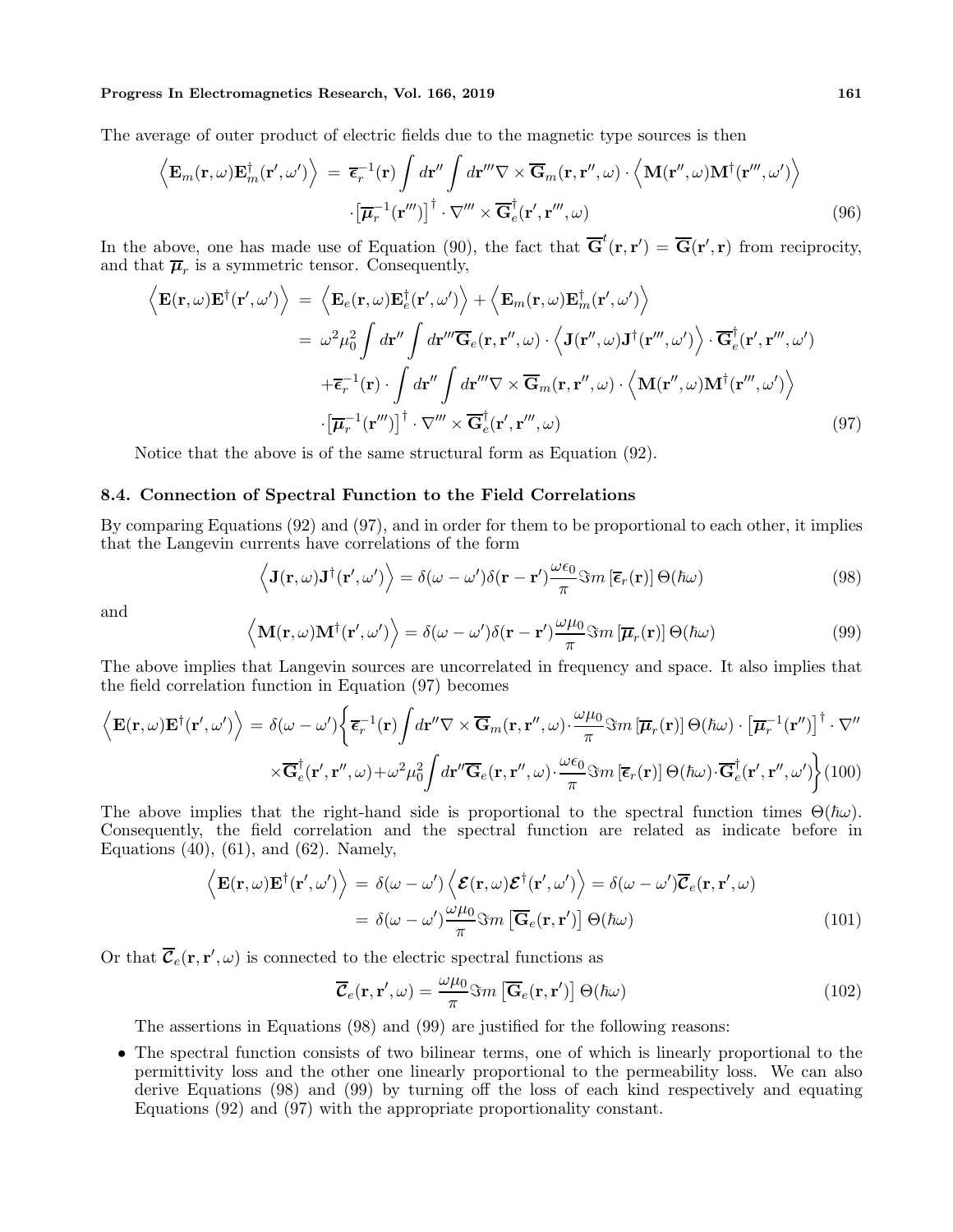- The Green's dyadic is undefined for a lossless medium unless infinitesimal small loss is introduced. Hence, one thinks of Equation (97), and hence, Equation (100) being valid for the case of infinitesimally small loss media as well. Therefore, Equation (102) is valid for the lossless case as well.
- For the lossless case, Equations  $(39)$ ,  $(61)$ , and  $(62)$  are confirmations that the above derivation leading to Equation (102) is correct. Furthermore, the spectral function can be related to the local density of states, and hence energy density after multiplying by  $\Theta(\hbar\omega)$ . This is further affirmation that Equation (102) is at least valid when  $\mathbf{r} = \mathbf{r}'$ .

A correlation function for the magnetic field can similarly be defined as

$$
\langle \mathbf{H}(\mathbf{r}, \omega) \mathbf{H}^{\dagger}(\mathbf{r}', \omega') \rangle = \delta(\omega - \omega') \overline{\mathcal{C}}_m(\mathbf{r}, \mathbf{r}', \omega)
$$
(103)

where  $C_m(\mathbf{r}, \mathbf{r}', \omega)$  can be connected to the magnetic spectral functions as

$$
\overline{\mathcal{C}}_m(\mathbf{r}, \mathbf{r}', \omega) = \frac{\omega \epsilon_0}{\pi} \Im m \left[ \overline{\mathbf{G}}_m(\mathbf{r}, \mathbf{r}') \right] \Theta(\hbar \omega)
$$
(104)

The above results are also corroborated by the fluctuation dissipation theorem [8, 24].

## **8.5. Physical Interpretation**

Now, however, Equations (92) and (100) have a nice physical interpretation. It implies that there are two types of contributions to the electric field correlation function or the electric spectral function: one that comes from magnetic type Langevin current sources and the second that comes from electric type Langevin current sources. Since the complex conjugation of a field corresponds to time reversal or back propagation, a field at point **r**<sup> $\prime$ </sup> back propagates into the lossy medium to the source point at **r**<sup> $\prime\prime$ </sup> via the backward Green's function  $\overline{\mathbf{G}}_e^{\dagger}$ . The Langevin source at point **r**<sup> $\prime\prime$ </sup> can only correlate or be coherent with the same Langevin source. The same Langevin source radiates a field that propagates from the source point  $\mathbf{r}''$  to the field point at  $\mathbf{r}$  via the forward Green's function  $\mathbf{G}_e$ . Different Green's functions are used depending on the source type. The first term corresponds to magnetic type sources while the second term corresponds to electric type sources.

As can be seen, the above shows that the fields at two locations **r** and **r**<sup> $\prime$ </sup> are correlated if they come from the same Langevin source. Most important, the above also shows that the two fields at two locations **r** and **r**<sup> $\prime$ </sup> are correlated directly by the spectral function as in the left-hand side of Equation (92), multiplied by  $\Theta(\hbar\omega)$  and a multiplicative constant, which is a much simpler representation of the correlation function. The spectral function is non-singular at  $\mathbf{r} = \mathbf{r}'$  and is seen to be set up by distributed Langevin sources.

## **8.6. Energy Correlation Functions**

In the above, we have derived the field correlation functions, and show their relationships to the spectral functions. To be more precise, when the energy density is needed, the energy correlation function needs to be derived as follows. An energy correlation function for the electric field, in connection to Equation (78), is then defined as

$$
\left\langle \overline{\epsilon}_{e}^{\frac{1}{2}}(\mathbf{r}) \cdot \mathbf{E}(\mathbf{r}, \omega) \mathbf{E}^{\dagger}(\mathbf{r}', \omega') \cdot \overline{\epsilon}_{e}^{\frac{1}{2}}(\mathbf{r}') \right\rangle = \delta(\omega - \omega') \overline{\mathbf{W}}_{e}(\mathbf{r}, \mathbf{r}', \omega)
$$
(105)

In the above,  $\mathcal{W}_e(\mathbf{r}, \mathbf{r}', \omega)$  should have the dimension of energy density per radian frequency, and it can be connected to the electric spectral functions as

$$
\overline{\mathbf{W}}_e(\mathbf{r}, \mathbf{r}', \omega) = \frac{\omega \mu_0}{\pi} \overline{\epsilon}_e^{\frac{1}{2}}(\mathbf{r}) \cdot \Im m \left[ \overline{\mathbf{G}}_e(\mathbf{r}, \mathbf{r}') \right] \cdot \overline{\epsilon}_e^{\frac{1}{2}}(\mathbf{r}') \Theta(\hbar \omega)
$$
(106)

The above can be related to the LDOS when  $\mathbf{r} = \mathbf{r}'$ .

Similarly, a correlation function for the magnetic field is defined as

$$
\left\langle \overline{\boldsymbol{\mu}}_{e}^{\frac{1}{2}}(\mathbf{r}) \cdot \mathbf{H}(\mathbf{r}, \omega) \mathbf{H}^{\dagger}(\mathbf{r}', \omega') \cdot \overline{\boldsymbol{\mu}}_{e}^{\frac{1}{2}}(\mathbf{r}') \right\rangle = \delta(\omega - \omega') \overline{\mathbf{\mathcal{W}}}_{m}(\mathbf{r}, \mathbf{r}', \omega)
$$
(107)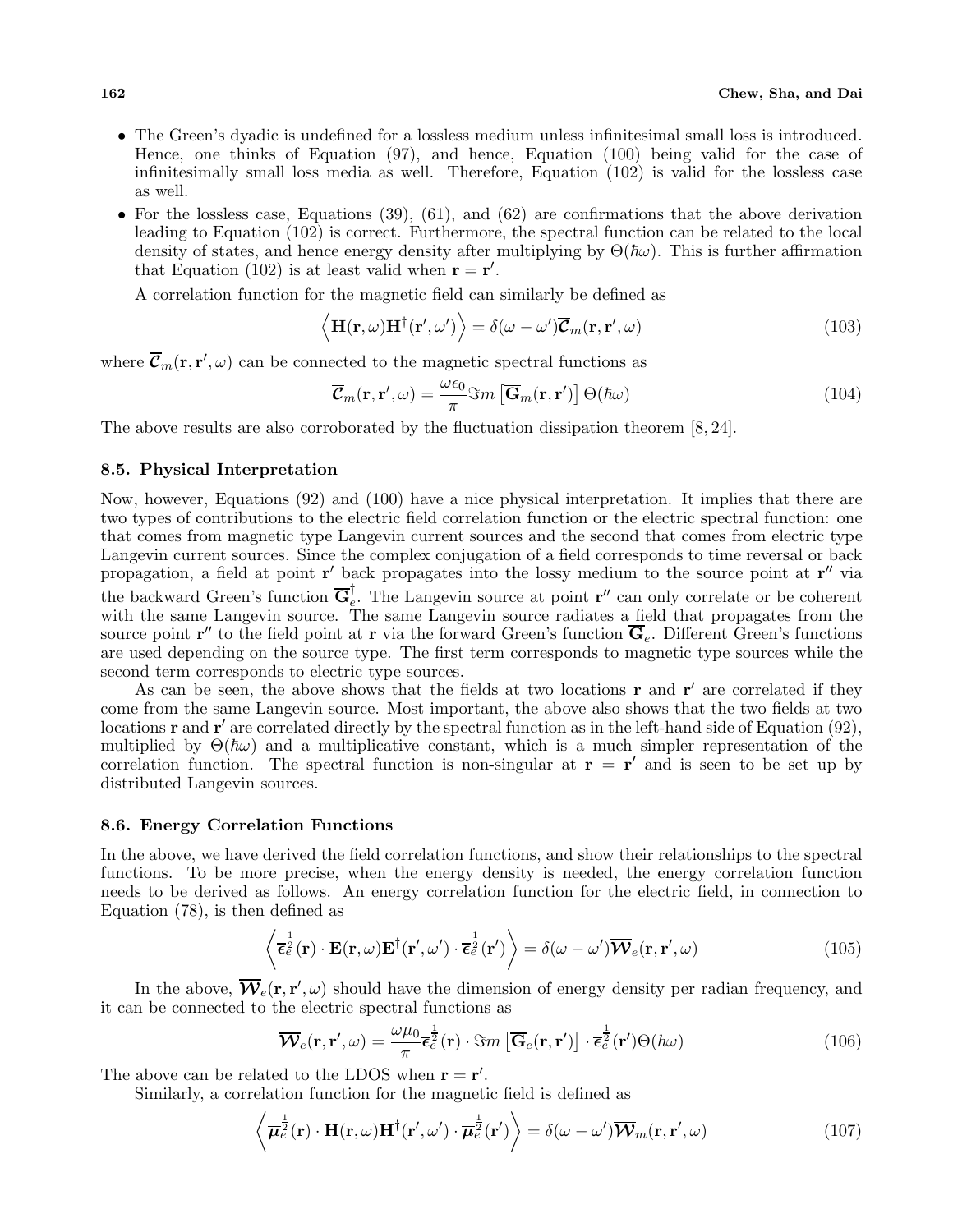With the understanding that  $W_m(\mathbf{r}, \mathbf{r}', \omega)$  should have the dimension of energy density per radian frequency, it can be connected to the magnetic spectral functions as

$$
\overline{\mathbf{\mathcal{W}}}_{m}(\mathbf{r}, \mathbf{r}', \omega) = \frac{\omega \epsilon_0}{\pi} \overline{\mu}_e^{\frac{1}{2}}(\mathbf{r}) \cdot \Im m \left[ \overline{\mathbf{G}}_m(\mathbf{r}, \mathbf{r}') \right] \cdot \overline{\mu}_e^{\frac{1}{2}}(\mathbf{r}') \Theta(\hbar \omega)
$$
(108)

The above can be combined and are related to the LDOS defined in Equation (79).

# **9. CONCLUSION**

The Green's dyadics in terms of eigenmode expansions have been derived for general media including lossy, inhomogeneous, anisotropic media. Then the electromagnetic spectral functions are defined. The spectral function as defined has the physical meaning of describing a source in equilibrium with its environment. It consists of a causal or radiative part, subtracting a non-causal, or absorptive part, representing the radiation and absorption of fields by Langevin sources.

For lossless media, it can be shown that the spectral function is related to the local density of states. For lossy media, due to line broadening, the spectral function describes a source at  $\omega$  that excites a cluster of modes in time harmonic motion, even though these modes may not be degenerate. Furthermore, by relating the spectral function to the field correlation function, the spectral function, including that for lossy anisotropic inhomogeneous media, can be related to the local density of states.

Many relations derived using FDT can also be derived using spectral function. One of them is that the correlation of the fields at two points is related via the spectral function which is the imaginary part of the Green's function. The second one is that the correlation of two Langevin currents are related via the imaginary part of their permittivity or permeability depending on the current type. Hence, our results are commensurate with FDT: namely, the same conclusions from spectral functions can be arrived at from FDT. It also justifies the use of FDT for the calculation of Casimir force in a lossy medium.

### **ACKNOWLEDGMENT**

This work was supported in part by the USA NSF CCF Award 1218552, SRC Award 2012-IN-2347, at the University of Illinois at Urbana-Champaign, by the Research Grants Council of Hong Kong (GRF 711609, 711508, and 711511), and by the University Grants Council of Hong Kong (Contract No. AoE/P-04/08) at HKU.

## **REFERENCES**

- 1. Langevin, P., "Sur la thorie du mouvement brownien [On the Theory of Brownian Motion]," *C. R. Acad. Sci. (Paris)*, Vol. 146, 530–533, 1908.
- 2. Johnson, J., "Thermal agitation of electricity in conductors," *Phys. Rev.*, Vol. 32, 97, 1928.
- 3. Nyquist, H., "Thermal agitation of electric charge in conductors," *Phys. Rev.*, Vol. 32, 110, 1928.
- 4. Haus, H. A., *Electromagnetic Noise and Quantum Optical Measurements*, Springer, 2000.
- 5. Callen, H. B. and T. A. Welton, "Irreversibility and generalized noise," *Phys. Rev.*, Vol. 83, No. 1, 34, 1951.
- 6. Rytov, S., Y. Kravtsov, and V. Tatarskii, *Principles of Statistical Radiophysics*, Vol. 3, Springer-Verlag, Berlin, 1989.
- 7. Kubo, R., "The fluctuation-dissipation theorem," *Rep. Prog. Phys.*, Vol. 29, 255–284, 1966.
- 8. Landau, L. D., E. M. Lifshitz, and L. P. Pitaevskii, *Statistical Physics. Part 2*, Pergamon Press, Oxford, UK, 1980.
- 9. Casimir, H. B. G., "On the attraction between two perfectly conducting plates," *Proceedings of the Royal Netherlands Academy of Arts and Sciences*, Vol. 51, 793–795, 1948.
- 10. Casimir, H. B. G. and D. Polder, "The influence of retardation on the London-van der Waals forces," *Phys. Rev.*, Vol. 73, 360–372, 1948.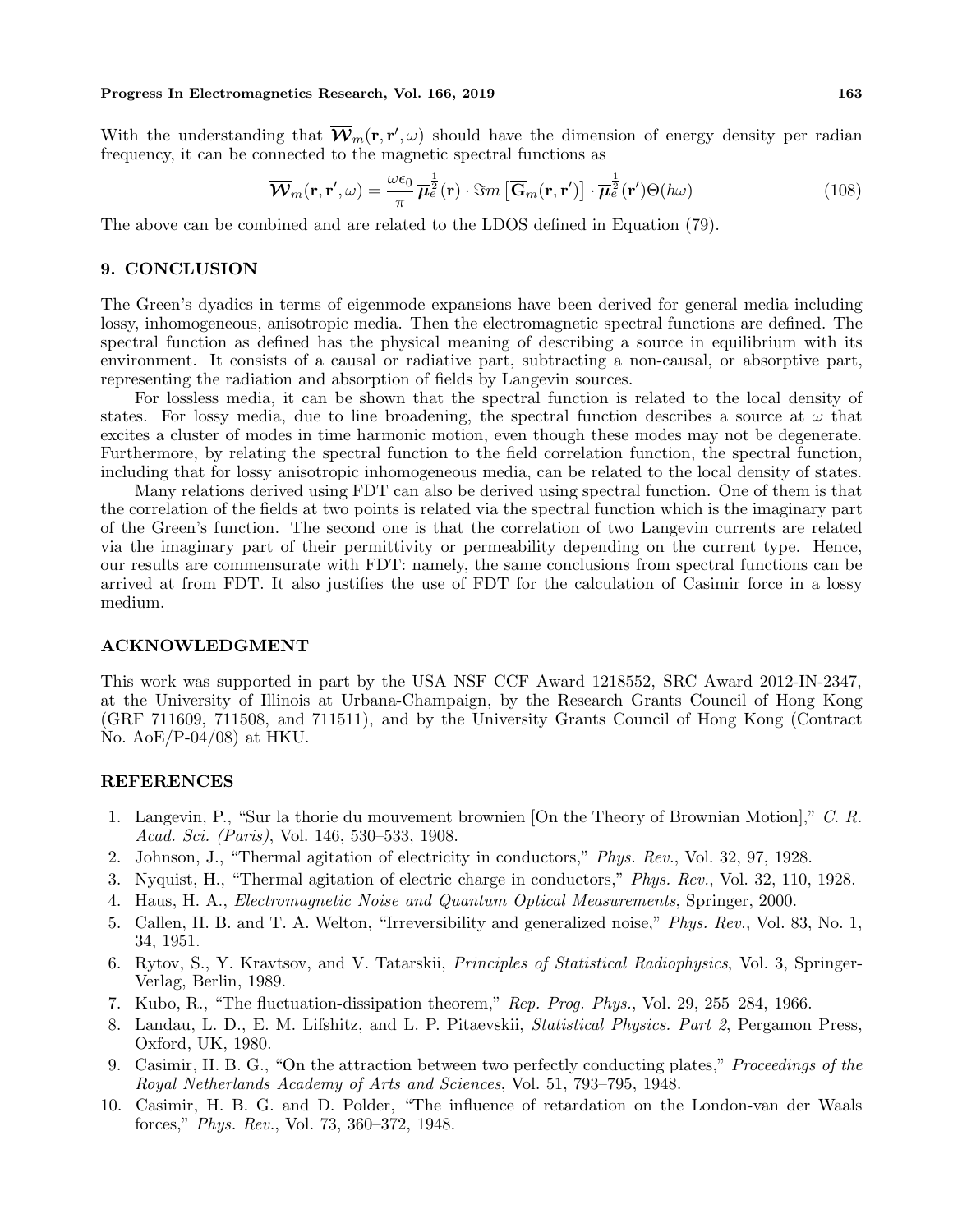- 11. Lifshitz, E. M., "The theory of molecular attractive forces between solids," *Sov. Phys. JETP*, Vol. 2, 73, 1956.
- 12. Van Kampen, N. G., B. R. A. Nijboer, and K. Schram, "On the macroscopic theory of van der Waals forces," *Phys. Lett.*, Vol. 26A, No. 7, 307–308, 1968.
- 13. Milonni, P. W., *The Quantum Vacuum: An Introduction to Quantum Electrodynamics*, Academic Press, San Diego, CA, 1994.
- 14. Lamoreaux, S. K., "Demonstration of the casimir force in the 0.6 to 6 µm range," *Phys. Rev. Lett.*, Vol. 78, No. 1, 5–8, 1997.
- 15. Sernelius, B. E., "Casimir force and complications in the Van Kampen theory for dissipative systems," *Phys. Rev. B*, Vol. 74, 233103, 2006.
- 16. Rodriguez, A., M. Ibanescu, D. Iannuzzi, J. D. Joannopoulos, and S. G. Johnson, "Virtual photons in imaginary time: Computing exact Casimir forces via standard numerical electromagnetism techniques," *Phys. Rev. A*, Vol. 76, No. 3, 032106, 2007.
- 17. Capasso, F., J. Munday, D. Iannuzzi, and H. Chan, "Casimir forces and quantum electrodynamical torques: Physics and nanomechanics," *IEEE Journal of Selected Topics in Quantum Electronics*, Vol. 13, No. 2, 400–414, Mar.–Apr. 2007.
- 18. Munday, J. N., F. Capasso, and V. A. Parsegian, "Measured long-range repulsive Casimir-Lifshitz forces," *Nature*, Vol. 457, 170, 2009.
- 19. Rahi, S. J., T. Emig, N. Graham, R. L. Jae, and M. Kardar, "Scattering theory approach to electrodynamic Casimir forces," *Phys. Rev. D*, Vol. 80, 085021, 2009.
- 20. Xiong, J. L., M. S. Tong, P. Atkins, and W. C. Chew, "Efficient evaluation of Casimir force in arbitrary three-dimensional geometries by integral equation methods," *Phys. Lett. A*, Vol. 374, 2517–2520, 2010.
- 21. Rosa, F. S. S., D. A. R. Dalvit, and P. Milonni, "Electromagnetic energy, absorption, and Casimir forces. II. Inhomogeneous dielectric media," *Phys. Rev. A*, Vol. 84, 053813, 2011.
- 22. Narayanaswamy, A. and G. Chen, "Dyadic Green's functions and electromagnetic local density of states," *Journal of Quantitative Spectroscopy and Radiative Transfer*, Vol. 111, No. 12, 1877–1884, 2010.
- 23. Greet, J.-J., R. Carminati, K. Joulain, J.-P. Mulet, S. Mainguy, and Y. Chen, "Coherent emission of light by thermal sources," *Nature*, Vol. 416, No. 6876, 61–64, 2002.
- 24. Joulain, K., J.-P. Mulet, F. Marquier, R. Carminati, and J.-J. Greffet, "Surface electromagnetic waves thermally excited: Radiative heat transfer, coherence properties and Casimir forces revisited in the near field," *Surface Science Reports*, Vol. 57, No. 3, 59–112, 2005.
- 25. Sprik, R., B. A. van Tiggelen, and A. Lagendijk, "Optical emission in periodic dielectrics," *Europhys. Lett.*, Vol. 35, No. 4, 265–270, 1996.
- 26. Jones, A. C., B. T. O'Callahan, H. U. Yang, and M. B. Raschke, "The thermal near-field: Coherence, spectroscopy, heat-transfer, and optical forces," *Progress in Surface Science*, Vol. 88, No. 4, 349–392, 2013.
- 27. Keldysh, L. V., "Diagram technique for nonequilibrium processes," *Sov. Phys. JETP*, Vol. 20, No. 4, 1018–1026, 1965.
- 28. Datta, S., *Quantum Transport: Atom to Transistor*, Cambridge University Press, 2005.
- 29. Van Tiggelen, B. A. and E. Kogan, "Analogies between light and electrons: Density of states and Friedels identity," *Phys. Rev. A*, Vol. 49, No. 2, 708, 1994.
- 30. Dirac, P. A. M., "The quantum theory of the emission and absorption of radiation," *Proceedings of the Royal Society of London A*, Vol. 114, No. 767, 243265, 1927.
- 31. Glauber, R. J. and M. Lewenstein, "Quantum optics of dielectric media," *Phys. Rev. A*, Vol. 43, No. 1, 467, 1991.
- 32. Milonni, P. W., "Field quantization and radiative processes in dispersive dielectric media," *Journal of Modern Optics*, Vol. 42, No. 10, 1991–2004, 1995.
- 33. Garrison, J. C. and R. Y. Chiao, *Quantum Optics*, Oxford Univ. Press, 2008.